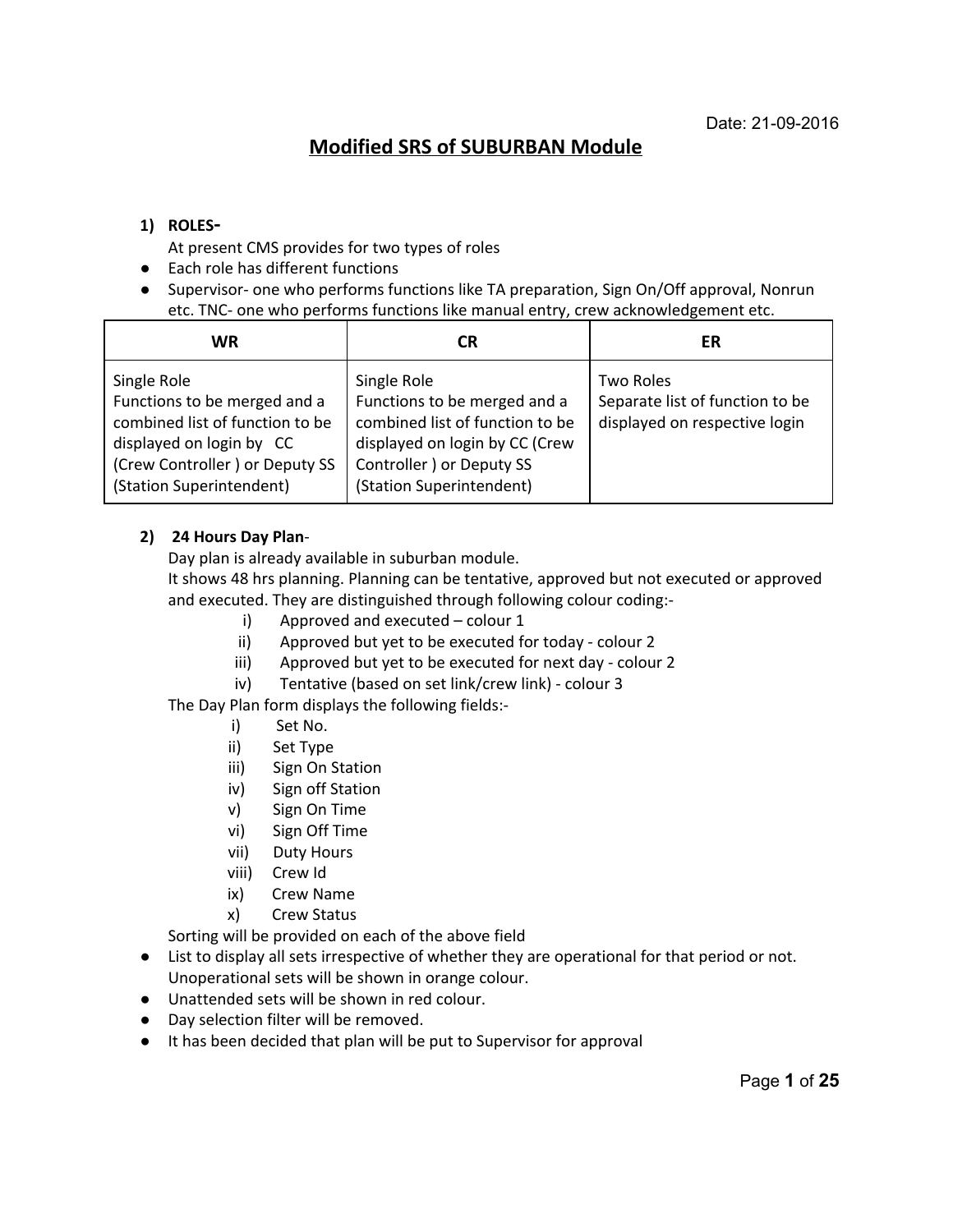- Cases of crew joining back from non-run will be highlighted for Crew Controller to plan.
- Once the plan is approved, intimation about set no and sign on time should be sent to all the crew through SMS.
- Reminder SMS of call book to be served two hours before the sign on time.
- Another reminder call to be served to the crew half an hour before the call serve time.

It has been noticed that rule the allocation of crew to a Rotating Sets varies in some lobbies. In certain lobbies, even if a crew is not able to serve his duty for a particular period, he is resumed on his duty according to his earlier rotation sequence, i.e., the rotation sequence of the crew does not change.

But in certain lobbies (like BWN), the crew which takes over the duty of unavailable crew during his absent period, gets attached to that set rotation. So the crew which was originally attached to that set is removed. The original crew then does the waiting duty till it gets attached to a new set.

Thread should be modified to accommodate the change.



**Flow chart of Linking Crew**

Page **2** of **25**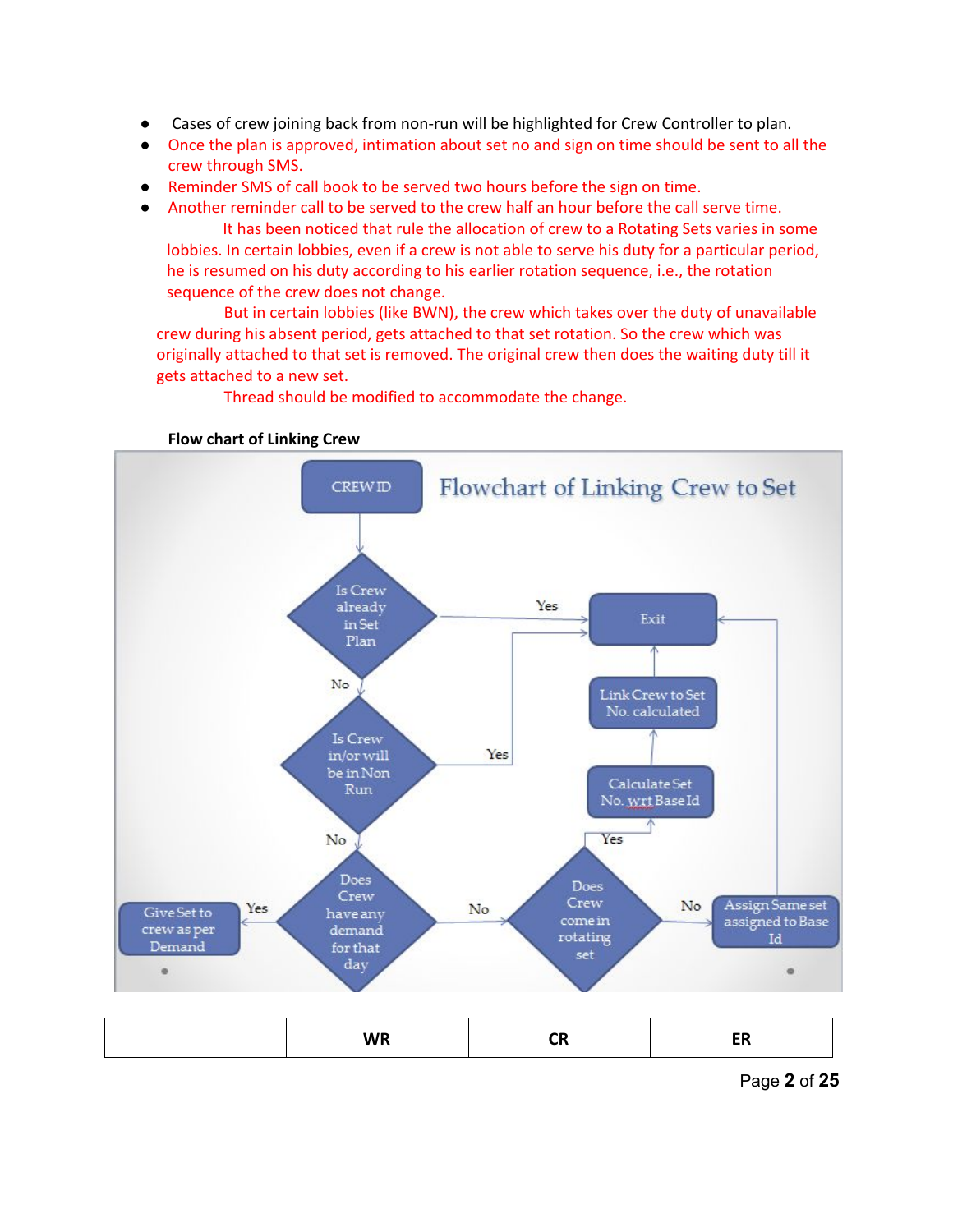| <b>Plan Preparation Time</b>                       | Motorman-<br>Plan is freezed at<br>09.00<br>Guard-<br>Plan is freezed at<br>00:00   | Plan is freezed at<br>16:00 hrs                                                     | Plan is freezed at<br>07:30 hrs                                                        |
|----------------------------------------------------|-------------------------------------------------------------------------------------|-------------------------------------------------------------------------------------|----------------------------------------------------------------------------------------|
| <b>Time Span for which</b><br>the plan is prepared | 21:00 hrs to 20:59 hrs<br>of next day. 21 hrs is<br>Set Start Time/Sign On<br>Time. | 21:00 hrs to 20:59 hrs<br>of next day. 21 hrs is<br>Set Start Time/Sign On<br>Time. | 00:00 hrs to 23:59 hrs<br>of next day. 00:00 hrs<br>is Set Start Time/Sign<br>On Time. |

## **3) MILEAGE**

 Chargeable / payable KM is based on Duty Hrs. Set mentioned kms is footplate kms. So this is not the actual kms for mileage. Mileage will be calculated based on duty hrs as per following table and will be compared to footplate km (higher of the two will be given, details as per table).

Running allowance is calculated on the basis of following criteria:

- i. Mileage based on duty Hours
- Waiting/Shunting Duty mileage
- iii. TAP allowance
- iv. BOR allowance
- v. Other Running Duties
- vi. National Holiday Allowance

vii. Night Duty Allowance - Night duty allowance is admissible for working from 22:00 Hrs to 06:00 Hrs. The total night duty hrs. is calculated for month for each crew are worked out. But it is NOT APPLICABLE in suburban.

viii. Accident Allowance- Facility provided at the time of sign off (kiosk or manual) to confirm accident has taken place. TNC Supervisor will be required to accept or reject the payment of accident allowance at the time of approval. If payable 70 km will be added to the mileage. No other detail of accident will be captured. Accident allowance to be given only if working hrs. => 8hrs. In case of continuous duty crew will get 70 km only at one time, irrespective of number of accident. Accident allowance is given over and above minimum mileage in minimum guarantee section.But it is NOT APPLICABLE in suburban.

ix. Over time - it is paid in terms of extra hrs. Conversion of hrs to Rs is done by  $\rm P'$ Branch. Over time is calculated on a fortnightly basis. But it is NOT APPLICABLE in suburban.

x. Allowance in lieu of running room- This allowance is granted to the staff whose stay at the station, outside their HQ, where running room facility is not provided and exceed four hours from the time he "signs off" at the station. This allowance is also admissible at roadside stations irrespective of whether the train terminates there or not.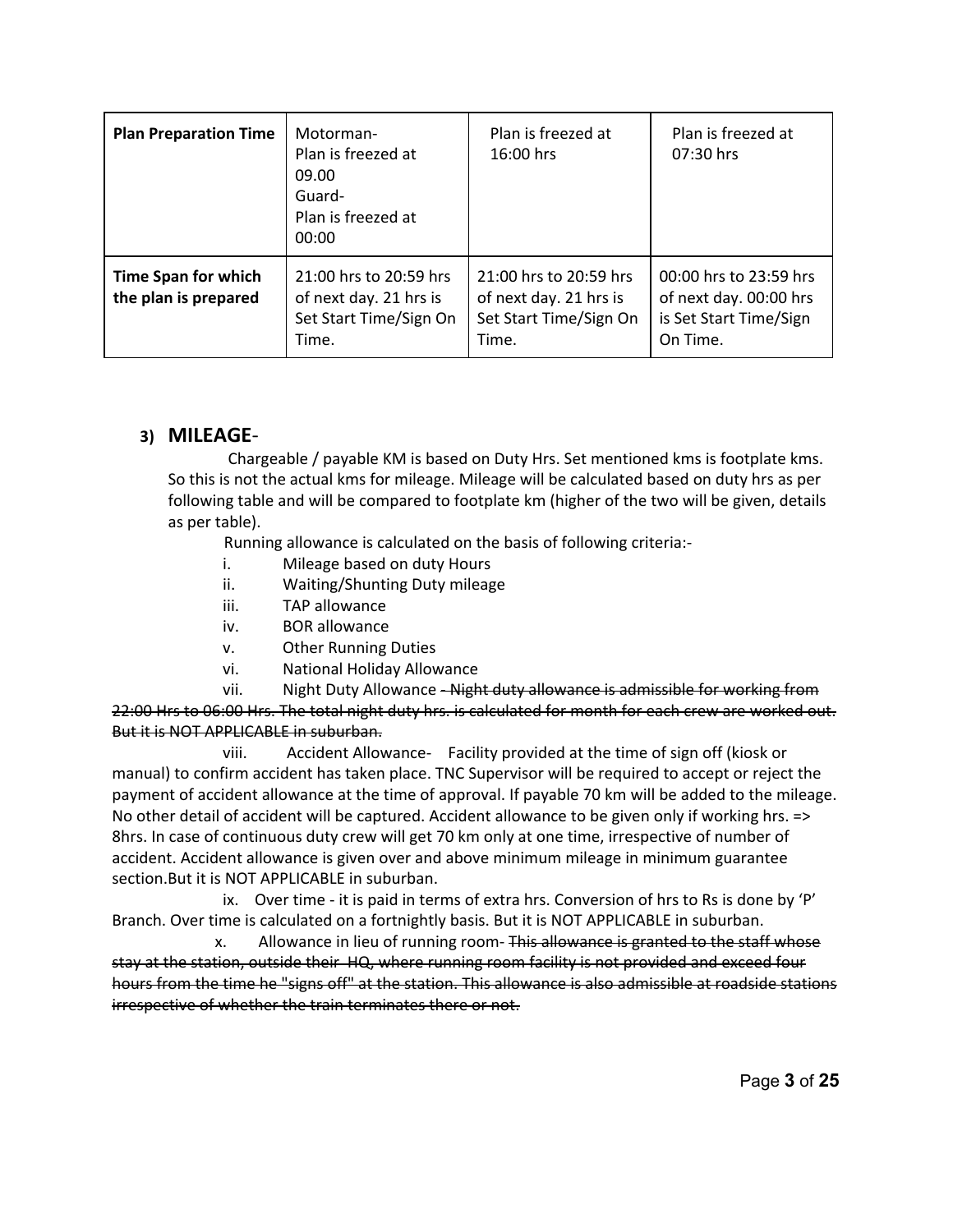When the staff takes rest in the running rooms where cooks are not provided, they should be given this allowance at half the rate. This allowance is not applicable in suburban

| Case                                                                                                                  | <b>WR</b>                                                                                                                                                                                                                                                                       | <b>CR</b>                                                                                                                                                                                                | ER                                                                                                                                                                                           |
|-----------------------------------------------------------------------------------------------------------------------|---------------------------------------------------------------------------------------------------------------------------------------------------------------------------------------------------------------------------------------------------------------------------------|----------------------------------------------------------------------------------------------------------------------------------------------------------------------------------------------------------|----------------------------------------------------------------------------------------------------------------------------------------------------------------------------------------------|
| <b>Mileage based</b><br>on duty Hours                                                                                 | $= 120$ kms<br>< 4 hrs<br>$\bullet$<br>$4 - 5$ Hrs = 130 kms<br>$\bullet$<br>$> 5$ hrs = 150 kms<br>$\bullet$<br>or actual kms whichever is<br>$\bullet$<br>higher                                                                                                              | $= 120$ kms<br>< 4 hrs<br>$4 - 7$ Hrs = 130 kms<br>$> 7$ hrs = 150 kms<br>or actual kms whichever is<br>higher                                                                                           | $= 120$ kms<br>< 4 hrs<br>$4 - 5$ Hrs = 130 kms<br>$> 5$ hrs = 150 kms<br>or actual kms whichever is<br>higher                                                                               |
| <b>Waiting Duty</b><br>allowance                                                                                      | A waiting set is defined as one where crew is supposed to sign on at the lobby and wait. Thus the<br>crew is at waiting duty. The mileage given is @ 15KMs/hr but its calculation varies in different<br>railways, as demonstrated through the examples 1,2 & 3 below.          |                                                                                                                                                                                                          |                                                                                                                                                                                              |
| <b>Shunting Duty</b><br><b>Allowance</b>                                                                              | Running crew, working on Shunting duty, is given mileage @ 15 KMs/hr.                                                                                                                                                                                                           |                                                                                                                                                                                                          |                                                                                                                                                                                              |
|                                                                                                                       | <b>Driver</b><br>Mileage is compared to time slab<br>mileage after adding<br>waiting/shunting duty mileage<br>Guard<br>Mileage is compared to time slab<br>mileage before adding<br>waiting/shunting duty mileage,<br>and waiting/shunting duty mileage<br>is given in addition | If set is operated full or<br>part, waiting/shunting<br>duty mileage is not<br>considered                                                                                                                | Mileage is compared to time<br>slab mileage before adding<br>waiting/shunting duty<br>mileage, and<br>waiting/shunting duty<br>mileage is given in addition                                  |
| <b>Example 1-</b><br>Set mileage = 90<br>Set hrs = $4.5$                                                              | Mileage $=$ 130 kms<br>As duty hrs are between 4 & 5                                                                                                                                                                                                                            | Mileage = $130$ kms<br>As duty hrs are between 4<br>& 7                                                                                                                                                  | Mileage = $130$ kms<br>As duty hrs are between 4 & 5                                                                                                                                         |
| <b>Example 2- Part</b><br><b>Waiting Part Set</b><br>Set mileage = 90<br>Set hrs = $4.5$<br>Waiting Duty = $4$<br>hrs | <b>Driver</b><br>Waiting duty mileage = $15X4 = 60$<br>kms<br>Set mileage = 90 kms Calculated<br>mileage = $90 + 60 = 150$ Since ><br>than 130 for duty hrs between 4-5<br>hrs<br>, given is 150<br>Total mileage = 150<br>Guard                                                | Waiting duty mileage =<br>$15X4 = 60$ kms<br>Set mileage = 130 kms<br>As duty hrs are between 4<br>& 5<br>Total mileage = 130<br>(waiting duty mileage not<br>applicable as set worked<br>(part or full) | Waiting duty mileage = $15X4 =$<br>60 kms<br>Set mileage = 90 kms<br>Calculated mileage = 130 kms<br>As duty hrs are between 4 & 5<br>Total mileage = $130 + 60 = 190$<br>(Same as Guard WR) |

## The different practices followed by different railways for mileage calculation is summarised in the table below:

Page **4** of **25**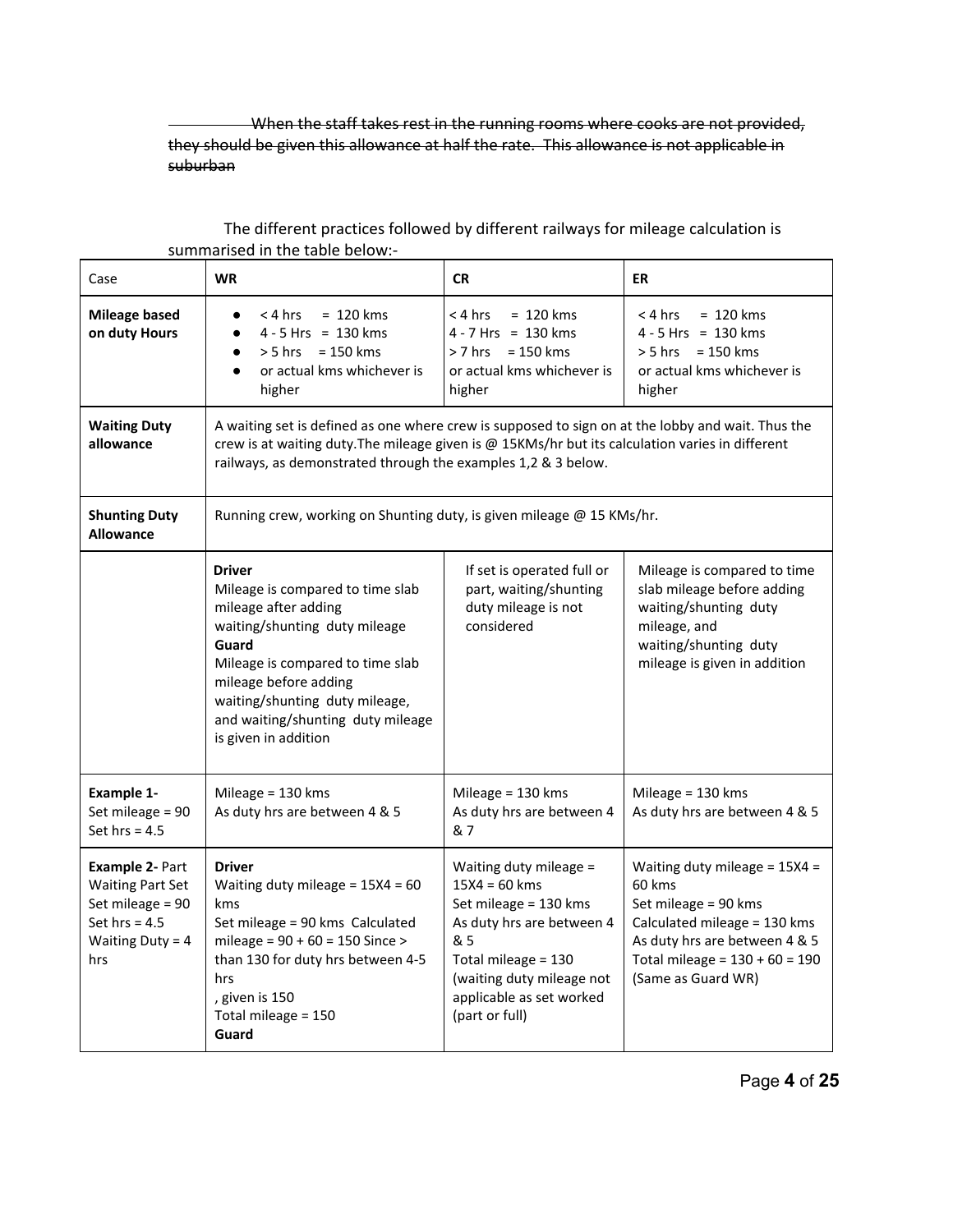|                                                                                                                 | Waiting duty mileage = $15X4 = 60$<br>kms<br>Set mileage = 90 kms<br>Calculated mileage = 130 kms As<br>duty hrs are between 4 & 5<br>Total mileage = $130 + 60 = 190$                                                                                                                                                                                                                 |                                                                                                                                                                                                                            |                                                                                                                                                                                 |
|-----------------------------------------------------------------------------------------------------------------|----------------------------------------------------------------------------------------------------------------------------------------------------------------------------------------------------------------------------------------------------------------------------------------------------------------------------------------------------------------------------------------|----------------------------------------------------------------------------------------------------------------------------------------------------------------------------------------------------------------------------|---------------------------------------------------------------------------------------------------------------------------------------------------------------------------------|
| <b>Example 3-</b><br>Part Waiting Part<br>Set<br>Set mileage = 50<br>Set $hrs = 3$<br>Waiting Duty = $4$<br>hrs | <b>Driver</b><br>Waiting duty mileage = $15X4 = 60$<br>kms<br>Set mileage = $50$ kms<br>Calculated mileage = $50 + 60 = 110$<br>Since less than 120, given is 120<br>As duty hrs are $<$ 4 hrs<br>Total mileage = 120<br>Guard<br>Waiting duty mileage = $15X4 = 60$<br>kms<br>Set mileage = 50 kms but given is<br>120<br>As duty hrs are $<$ 4 hrs<br>Total mileage = $120+60 = 180$ | Waiting duty mileage =<br>$15X4 = 60$ kms<br>Set mileage = 50 kms<br>Calculated mileage = 120<br>As duty hrs are < 4 hrs<br>Total mileage = 120<br>(waiting duty mileage not<br>applicable as set worked<br>(part or full) | Waiting duty mileage = $15X4 =$<br>60 kms<br>Set mileage = 50 kms but given<br>is 120<br>As duty hrs are $<$ 4 hrs<br>Total mileage = $120+60 = 180$                            |
| <b>TAP allowance</b>                                                                                            | If set consist of 4 services starting from station B, but supervisor station is A, TAP as defined in the<br>set will be given assuming crew first go from HQ station (B) to Supervisor station (A) and then<br>goes from Supervisor station (A) to to set sign On station (B) as passenger for starting his duty.<br>Though he may sign on at A or B.                                  |                                                                                                                                                                                                                            |                                                                                                                                                                                 |
|                                                                                                                 | TAP to be given irrespective of sign<br>ON station if defined in the set<br>Not applicable for Guard                                                                                                                                                                                                                                                                                   | TAP to be given<br>irrespective of sign ON<br>station if defined in the<br>set                                                                                                                                             | No concept of TAP                                                                                                                                                               |
| <b>BOR allowance</b>                                                                                            | Normally sets are assigned so that crew gets 12/16 hrs rest between sign OFF of first set and Sign<br>On of next set                                                                                                                                                                                                                                                                   |                                                                                                                                                                                                                            |                                                                                                                                                                                 |
|                                                                                                                 | Not applicable                                                                                                                                                                                                                                                                                                                                                                         | Not applicable                                                                                                                                                                                                             | Applicable if crew booked<br>$\bullet$<br>without completing 12/16<br>hrs rest.<br>The allowance is<br>admissible at the HQ only<br>and not admissible for<br>outstation cases. |
| <b>Other Running</b><br><b>Duty Types</b>                                                                       | In some cases crew called off from in between the duty for the following reason-<br>Explanation of detention of run<br>a.<br>Misconduct<br>b.                                                                                                                                                                                                                                          |                                                                                                                                                                                                                            |                                                                                                                                                                                 |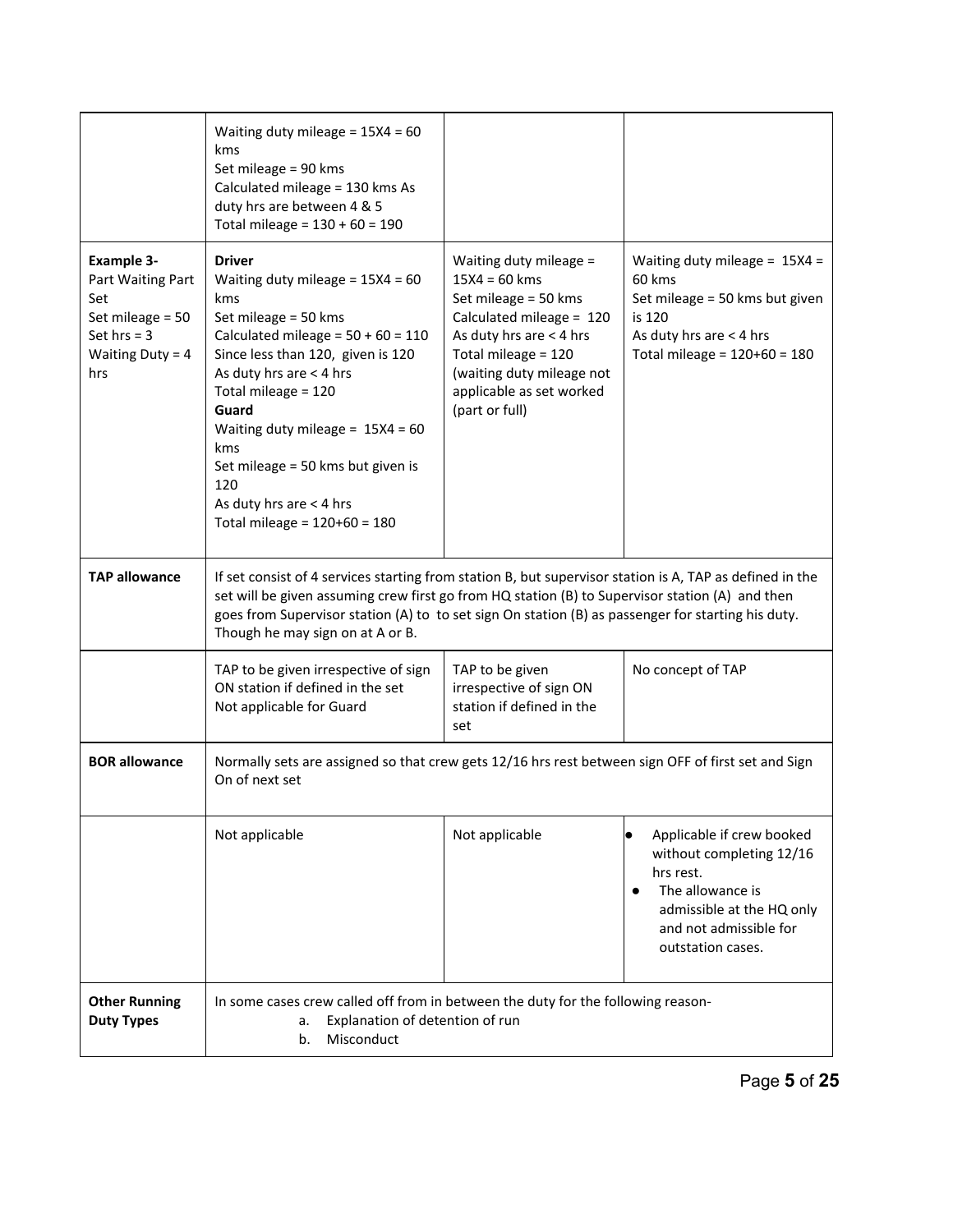|                                         | Special duties<br>c.<br>d.<br>Enquiry<br>Other reason<br>e.                                                                                                                                                                                                                                                                                                                                                                                                             |                                          |                                        |
|-----------------------------------------|-------------------------------------------------------------------------------------------------------------------------------------------------------------------------------------------------------------------------------------------------------------------------------------------------------------------------------------------------------------------------------------------------------------------------------------------------------------------------|------------------------------------------|----------------------------------------|
|                                         | Applicable                                                                                                                                                                                                                                                                                                                                                                                                                                                              | Applicable                               | Applicable                             |
| <b>NH Allowance</b>                     | CMS has allowed upto 12 national holidays to be given in any particular year.                                                                                                                                                                                                                                                                                                                                                                                           |                                          |                                        |
|                                         | Local holidays need to be<br>accommodated in holiday page. At<br>present there are only 12 NH that<br>can be configured.                                                                                                                                                                                                                                                                                                                                                | no need to accommodate local<br>holidays |                                        |
| <b>Running Room</b><br><b>Allowance</b> | This allowance is granted to the staff whose stay at the station, outside their HQ,<br>where running room facility is not provided and exceeds four hours from the time he<br>'signs off' at the station. This allowance is also admissible at roadside stations<br>irrespective of whether the train terminates there or not.<br>When the staff takes rest in the running rooms where cooks are not<br>provided, they should be given this allowance at half the rate. |                                          |                                        |
|                                         | <b>Not Applicable</b>                                                                                                                                                                                                                                                                                                                                                                                                                                                   | <b>Not Applicable</b>                    | Applicable<br>Rest >9 Hrs, RRA = 70Kms |
| <b>Night Duty</b><br><b>Allowance</b>   | Night duty allowance is admissible for working from 22:00 Hrs to 06:00 Hrs. The total<br>night duty hrs. is calculated for month for each crew are worked out.(((( But it is NOT<br><b>APPLICABLE in suburban.))))</b>                                                                                                                                                                                                                                                  |                                          |                                        |
|                                         | <b>Not Applicable</b>                                                                                                                                                                                                                                                                                                                                                                                                                                                   | <b>Not Applicable</b>                    | Applicable                             |

## ● **Other Running Duty Types**

- **○** A new function 'Pull Crew Back' to be made.
- Reason for pull back to be filled.
- Set will be displayed with services and sup will be required to indicate service after which crew is pulled back.
- If pull crew back is due to any of the reason stated above or REST, crew will be required to do sign off
- Waiting duty crew to be assigned for the rest of the set. (Crew which have signed on against waiting set)
- SMS to be sent to both the crew

## **4) REST**

The Set Book is created in such a way that there is adequate rest between two sets. Thus, the set book already incorporates following type of rests

a) 22 Hrs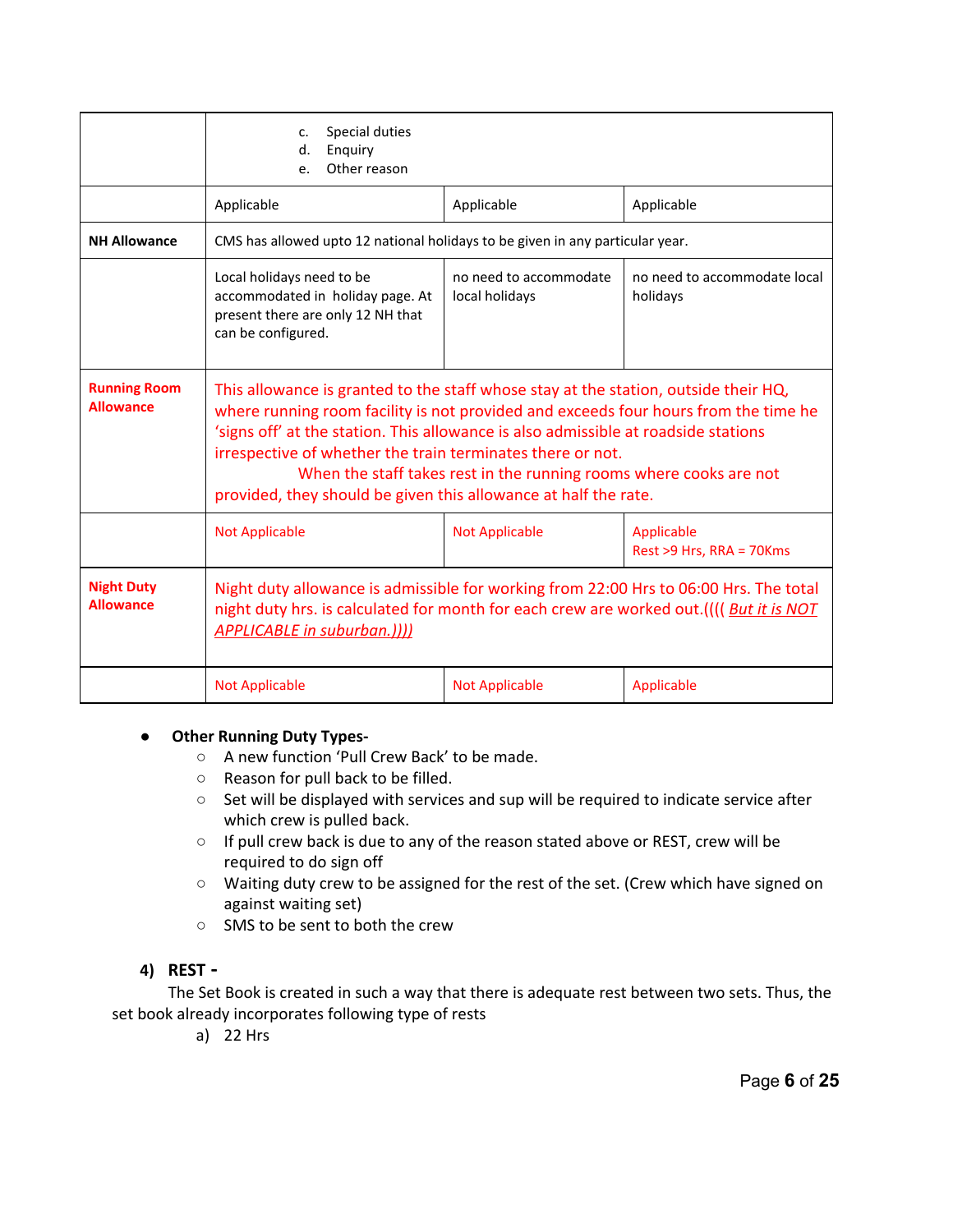- b) 30 Hrs
- c) Night in bed

Normally, rest is given based on duty hours

| Duty Hrs $< 8$ Hrs    | 12 Hrs Rest |
|-----------------------|-------------|
| Duty Hrs $\geq 8$ Hrs | 16 Hrs Rest |

The mandatory rest defined above will not be validated

- For the sets defined as rotating set in "Set type information"
- Set preparation form

The above requirement will be validated with alert only in following cases

- Using crew in double duty
- Swapping of crew
- Change of set due to crew demand

#### **PR (22/30 Hrs) Alerts-**

PR alerts shall be given in following conditions:

- a. If crew has performed three consecutive night duties
- b. If the crew has not been given PR since last seven days.
- c. If the crew continues 54 Hrs duty since last PR

No booking should be permitted after 6 consecutive night duties Periodic rest alert to be provided through SMS

#### **5) CREW BOOKING-**

Crew can be assigned a particular set in two ways:

**1.** Link Crew To Set-The sets are displayed and option to select a crew to a particular set is provided through WR/WOR option.

It is proposed that WR/WOR options will be removed and for every crew booking, the following checks only shall be taken into consideration: all the trainings that are selected in the configuration page shall be checked along with rest.

- a. PME
- b. REFT

Minimum of 12/16 hrs rest- But this criterion is not followed in case of  $-$ 

- i. double duty
- ii. halting set.

It is considered only when duty is in the other day. For same day duties 12 hrs rest rule is not followed. If plan is approved and rest is not getting completed crew alert will be provided for incomplete rest. If plan is not approved crew will be automatically removed from set. Fresh crew will be required to be provided before plan can be approved. If a crew is provided who has not completed 12 hrs rest an alert will again be given that an under rest crew is being used.

#### **Following checks proposed earlier will not be there.**

a. Road learning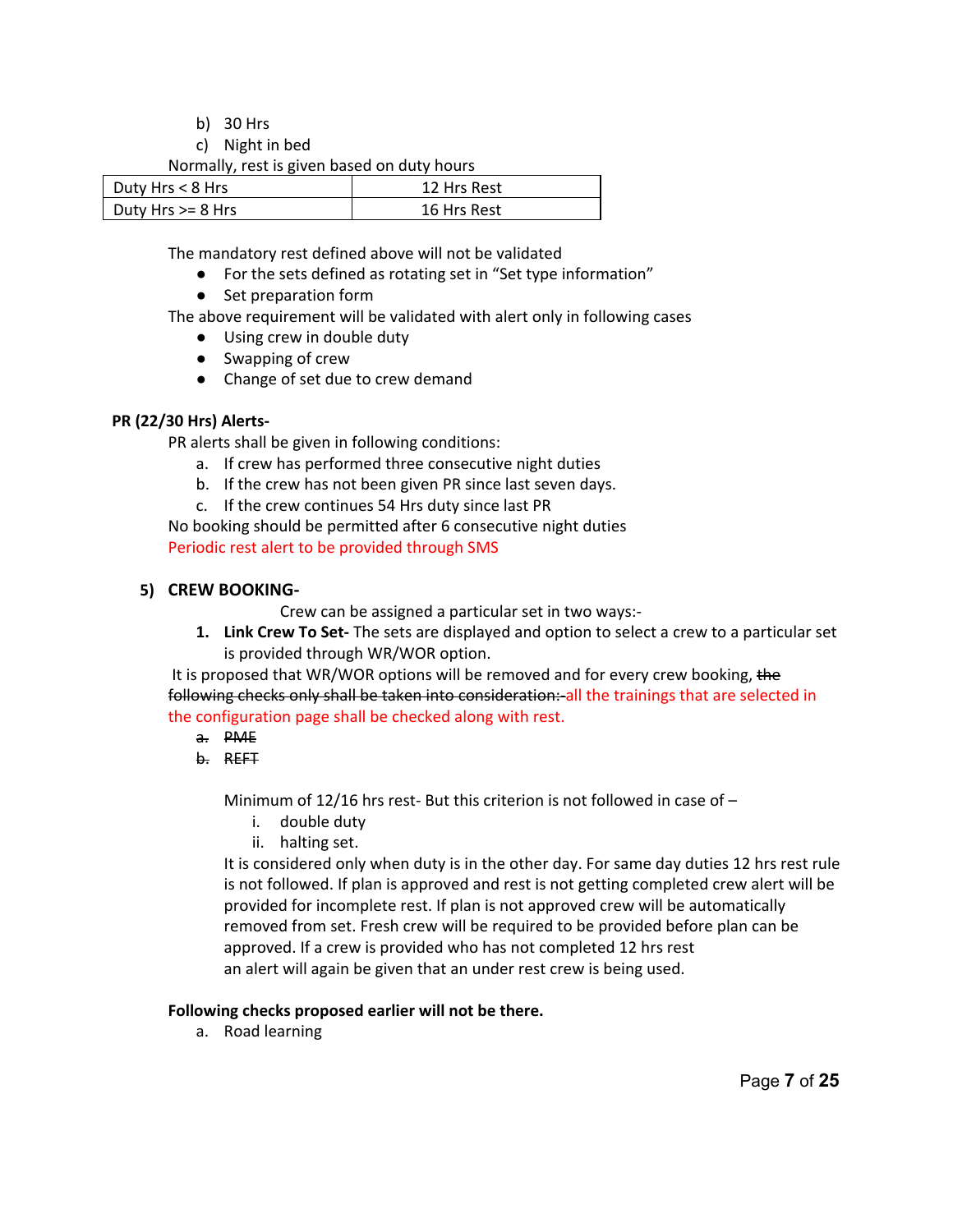- b. Automatic signalling (due after 1 year)
- c. Safety camp Transportation(due after 3 years)
- d. Rake Competency (Competency for rake like DC, Retrofit, BHEL etc.)
- e. Neutral section (Date of training only required ,no due date)
- f. EMU training (Due after 3 years)

## **No record of above will be maintained in CMS database.**

- An extra filter of 'Set Unattended' to be introduced along with existing filters of set type. An unattended set is the empty set which has no crew attached to it.
- **●** List to display all sets irrespective of whether they are operational for that period or not. Unoperational Sets to be shown in red color. An unoperational Set is one which is not operational for that day.
- Link Crew to Set displays the following details:
	- Set no.
	- Set type
	- WOR/WR
	- Sign On Station
	- Sign on time
	- Sign off sttn
	- Sign off time
	- Base Crew Id (new field to be added)
	- Working Crew id (new field to be added)
- The pop up page for adding the crew to the selected set displays the following fields:-
	- Crew Id:
	- Crew Name
	- Designation
	- Last Sign Off
	- Current Status
	- Crew Seniority No. (new field to be added)
	- Proper Set No. (new field to be added)
	- Set Type (new field to be added)
	- Working Set No. (new field to be added)
- Selection of crew page (pop up) will have following color coding:-
	- crew unattached
	- crew on nonrun
	- crew on double duty(partial set duty to be considered as double duty???)
	- crew already attached

#### SMS to be sent to the crew in case a new set is attached to it or the crew is swapped with some other crew.

**ROAD LEARNING**- Concept of LR is not being followed in suburban.So, it will not be checked while fetching the crew. The concept or LR for fast or slow train is notional only.

**2. Link Set to Crew**  A new facility will be added to link crew to set. Here all crew will be displayed and sets will open in popup page to be linked to crew. The outstation crew which are at rest at hq will also be displayed so that they can be used in case of crew shortage.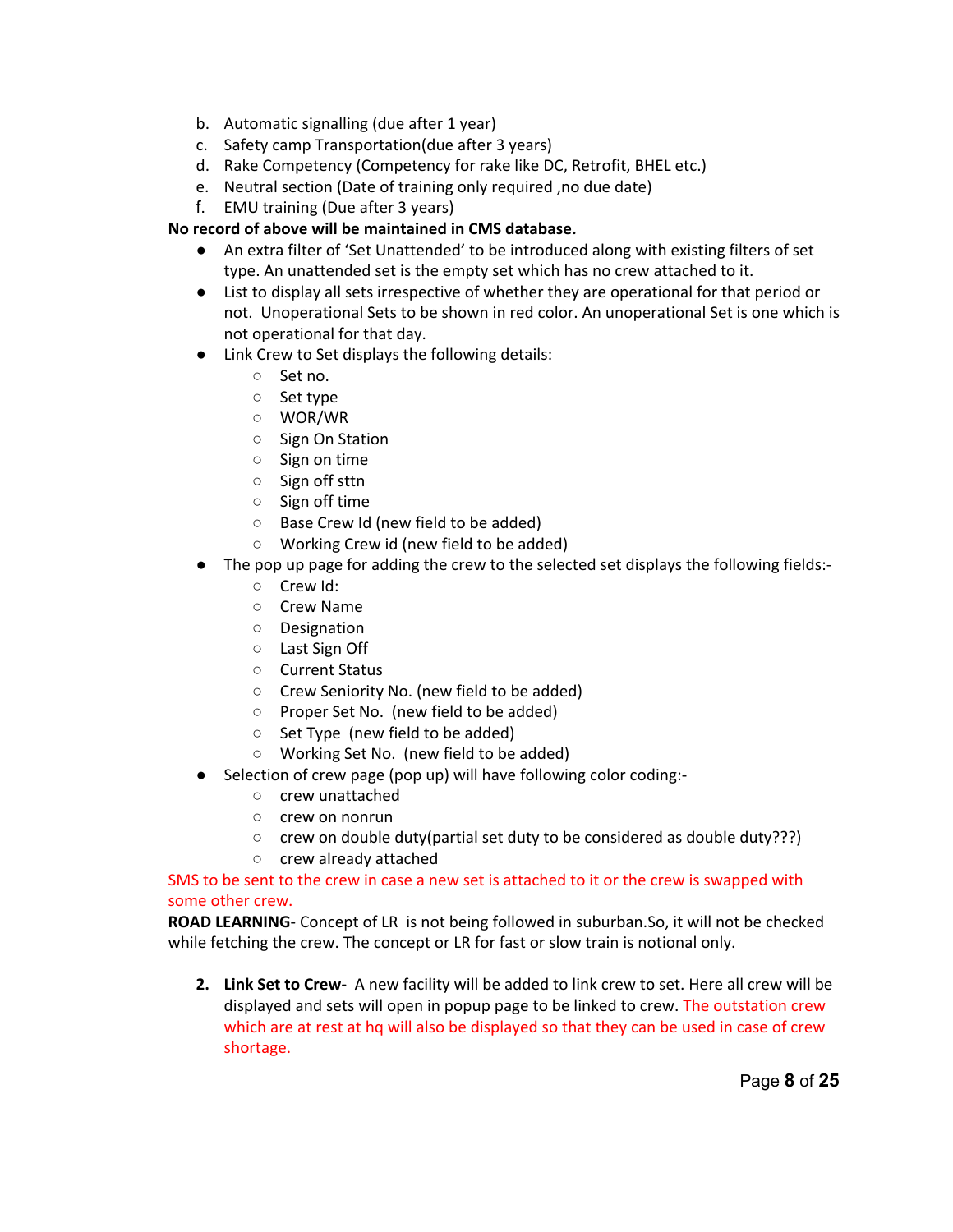Following filters will be added to the crew-

- a. Crew Unattached
- b. Crew on Double duty
- c. Crew already attached
- d. Crew coming out of non run
- e. Outstation Crew
- On mouse over, on crew already attached, the attached Crew Id will be displayed.
- List to display all crew irrespective of whether they are available for that period or not.
- Unavailable crew (nonrun) to be shown in red colour.
- Link Crew to Set will display the following fields:
	- Crew Id
	- Crew Name
	- Designation
	- Crew Seniority No.
	- Training Due
	- Proper Set No.
	- Set Type
	- Working Set No.
	- Last Sign Off
	- Current Status
- Pop up for selecting the Set for a crew will have the following fields:
	- Set no.
	- Set type
	- Base Crew id
	- Working Crew id
	- Sign on sttn
	- Sign on time
	- Sign off sttn
	- Sign off time
- The pop up page of Set details for linking to the crew will have color coding for :-
	- Set unattached
	- Set not operational
	- Set already attached

On mouse over, on set already attached, the attached set will be displayed

**Swap crew** is proposed to be carried out through 'Link Set to Crew' and 'Link Crew to Set' options. Respective forms will be suitably modified to properly swap the crew/set.

SMS to be sent to the crew in case a new set is attached to it or the crew is swapped with some other crew.

**6) DOUBLE DUTY** is defined as more than one duty. In case of Crew shortage or crew on training, Crew has to perform more number of duties, so this flexibility is to be introduced in CMS.

[NOTE: **DOUBLE DUTY is for reference and reports only and does not have any bearing on mileage calculation**.]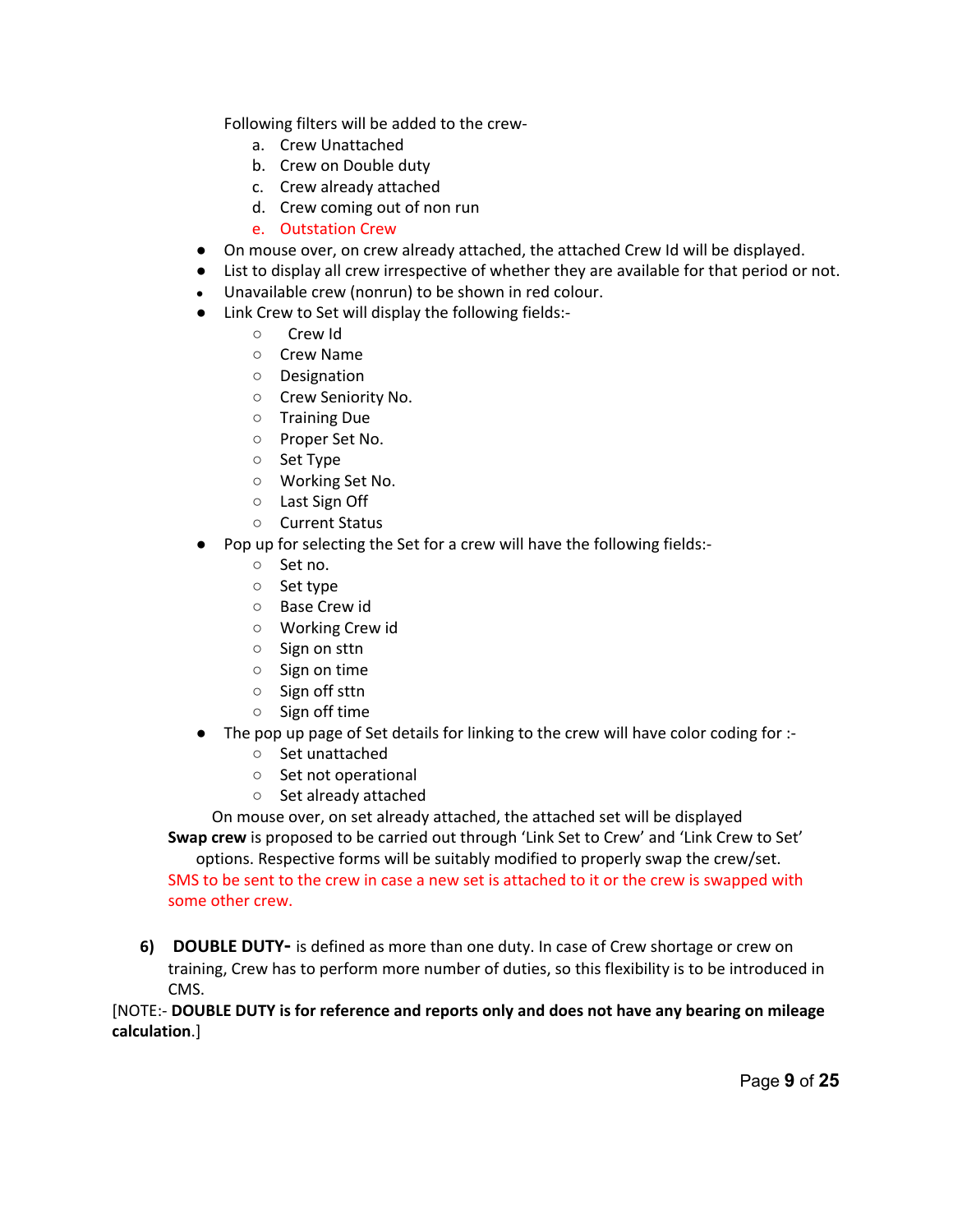| WR.                         | <b>CR</b>                  | ER                         |
|-----------------------------|----------------------------|----------------------------|
| Full set + Part Set = $DD$  | Full set + Part Set = $DD$ | Full set + Part Set = $DD$ |
| Part Set + Full Set = DD    | Part Set + Full Set = $DD$ | Part Set + Full Set = $DD$ |
| Full set + Full Set = $DD$  | Full set + Full Set = $DD$ | Full set + Full Set = $DD$ |
| Part Set + Part Set = No DD | Part Set + Part Set = DD   | Part Set + Part Set = DD   |
| Maximum 2 duties in a day   | Maximum 3 duties in a day  | Maximum 2 duties in a day  |

Double Duty- option to be provided in the following forms;

- a. Link crew to set multiple sets will be allowed to link to a particular crew with following validations:
	- Sign off time of first set should be lesser than next Sign On time.
	- Sign off station of first set should be Sign On station for next set.
- b. Link set to crew- facility will be provided to duplicate the row for any crew with following validations:
	- Sign off time of first set should be lesser than next Sign On time.
	- Sign off station of first set should be Sign On station for next set.

(Note - Sign on station of crew working double set could be any where any station including SIGN OFF station of First SET.)

Call will be served to crew through SMS in case of double duty

**7) JUMBO SET-** Mixing of Sets on Sunday or holidays where train is removed from one set and added to another set. Then some set may become empty. So set assignment will vary on such days.

| WR                                                        | CR                                                        | ER                                                         |
|-----------------------------------------------------------|-----------------------------------------------------------|------------------------------------------------------------|
| Jumbo set working is there<br>on all sundays and holidays | Jumbo set working is there<br>on all sundays and holidays | Sets are designed in such a<br>way that normally Jumbo set |
|                                                           |                                                           | is not required. But may                                   |
|                                                           |                                                           | require in exceptional cases                               |

It has been decided that a new form 'Create Jumbo Set 'will be created.

- The form will ask From Date & To Date for jumbo period
- List all the sets which are starting in the time interval of jumbo period
- Clicking on a set will open set edit form
- Services not required will be required to be deleted
- New service can be added (Since this new service is already part of some other set, original set no will be displayed against added service.
- Service thus added will be removed from original set
- If all services of any original set are deleted that set will be made 'Waiting Set'
- Crew will be linked as per original set no
- In present case all crew originally linked to a set will get linked to corresponding jumbo set. I.e. Crew on set no 1 will get linked to Jumbo set no 1.
- In case a set is not having any service (either due to service linked to other jumbo set or service being cancelled) the new jumbo set will be required to be defined as either "waiting set" or "Empty set".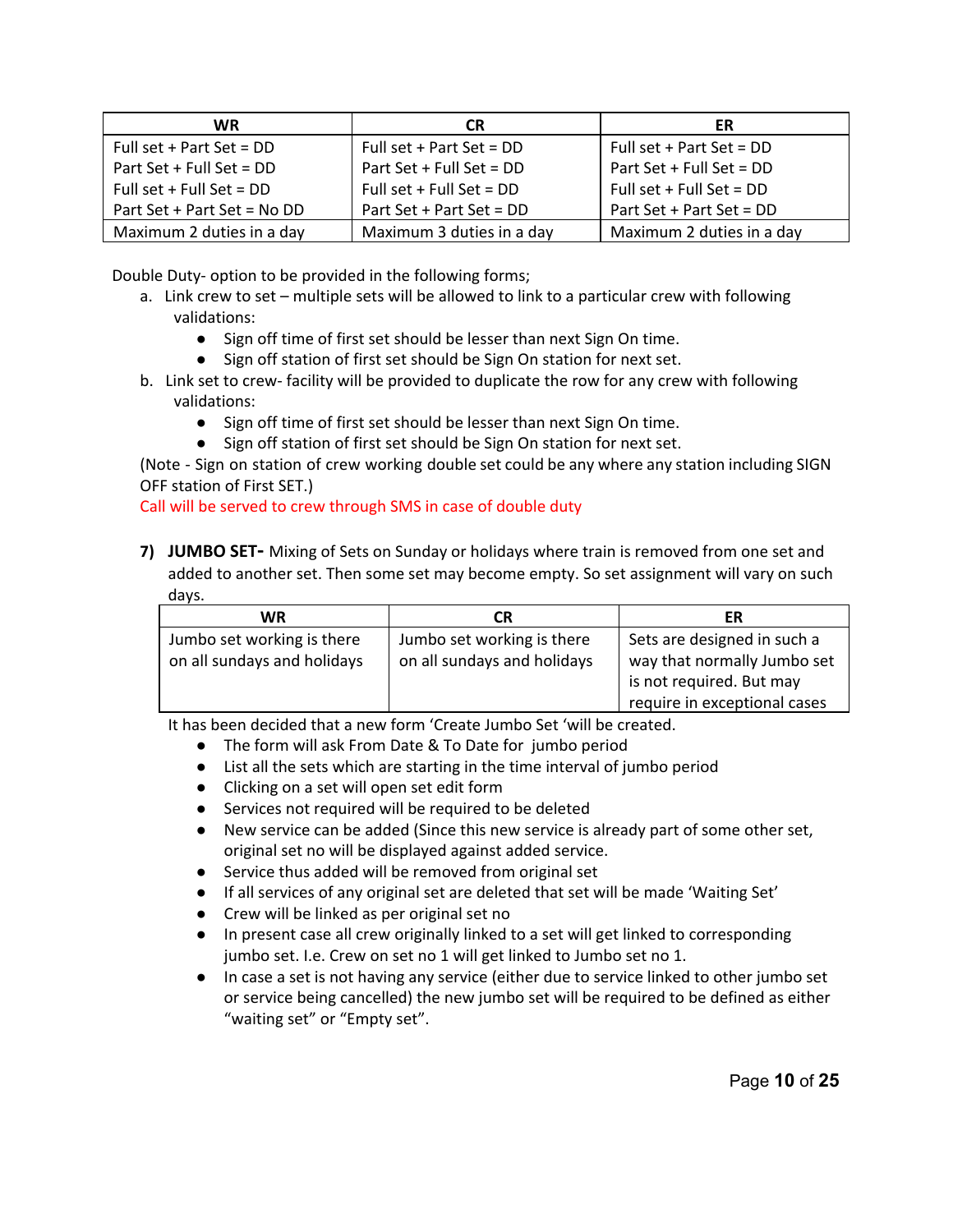- If defined as waiting sset then crew on corresponding original set will be put on waiting set. If defined as empty set then crew on corresponding original set will be put on rest.
- **8) DEMAND REGISTER-** Motorman/Guard can demand for change in its booked set.
- Crew can request for change in set through-
	- At time the time of Sign ON/OFF through Kiosk
	- Demand Request Form (through Crew Controller).
	- SMS (Crew will indicate Request date, Set type, this will automatically complete corresponding entries of Demand request form, only approval will be required)
- **Demand request Form: entries required** 
	- CREW ID
	- Request date: the date on which crew wants alternate set
	- Preferred Set type (Morning Set, Evening Set, Night Set etc.).
- Crew booking will be planned based on total duty hours, a crew can ask for change in booking 2 days well in advance.
- Demand request Approval: entries shown in two groups:
	- Group 1: list of crew asking for changed set
		- list of Crew IDs (who have submitted request for a given date and requests will be fulfilled in order they are submitted),
		- Last set worked
		- requested set type (Morning Set, Evening Set, Night Set etc.) and
		- Pop up details of selected crew
			- Last set worked
			- Sign on time
			- Sign off time
			- Original Set no,
			- Original Set type,
	- Group 2: List of new possible sets (for reasons)
		- Vacant set
		- Set likely to be vacant due to change demand
		- Set likely to be vacant due to crew marked for non run
		- Filter : Type of set as per demand (with the option for all set)
		- If selected new crew id will be displayed against the set
- Option to save draft
- After entering all the information CC will save it.
- Crew will be intimated by SMS about the change of his duty set.
- Demand for set change will only be considered if it has not already been made by the crew in that particular day in which he is demanding to change the set.

## **9) SET PREPARATION-** Each Set no. is unique.

- a) Set types are classified as :
	- i) Morning Sets
	- ii) Evening Sets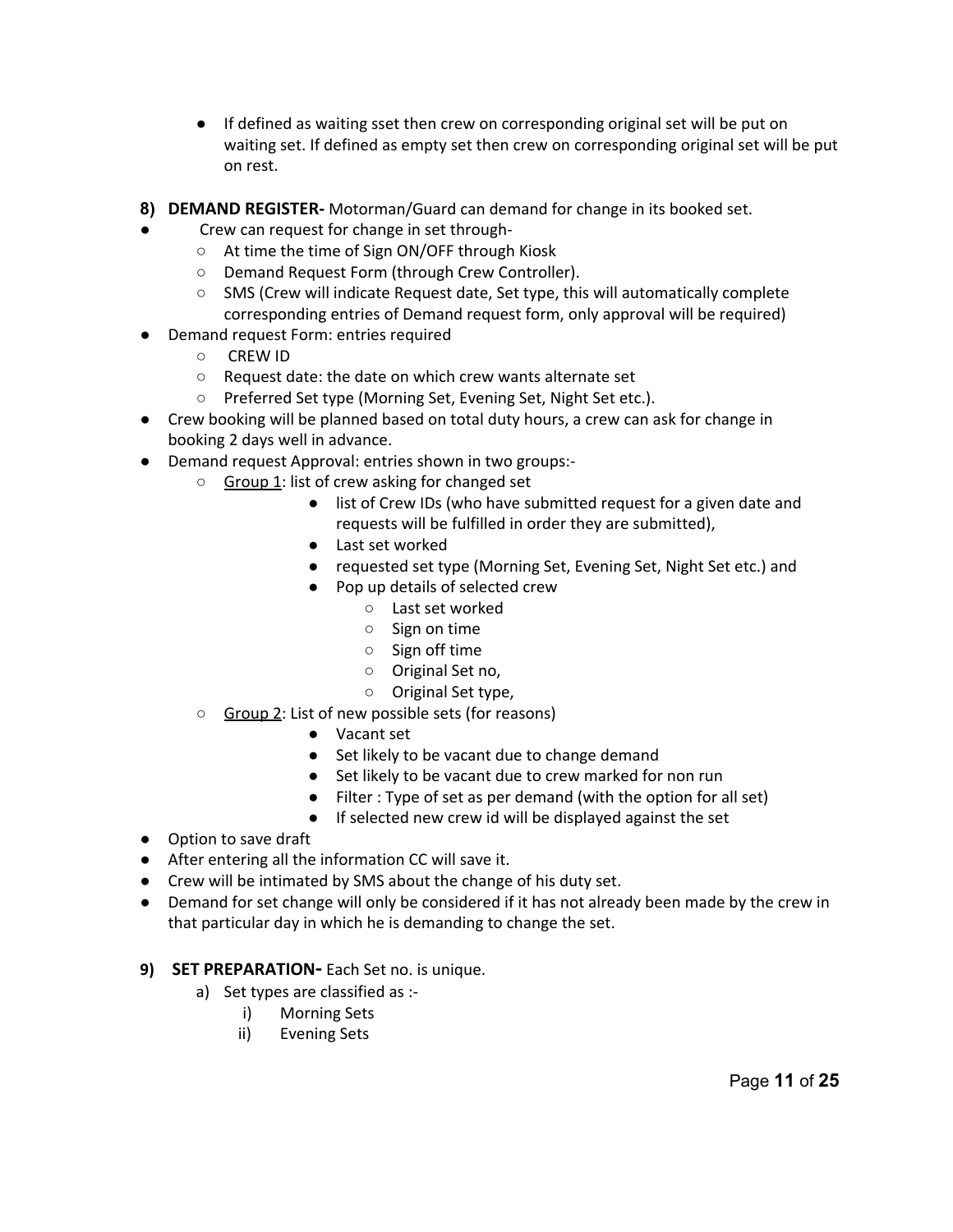- iii) Night Sets
- iv) Halting Sets
- v) Waiting Sets
- vi) Day Sets.
- b) Duty Types
	- i) Working
	- ii) Spare
	- iii) Shunting
	- iv) Waiting
	- **v) REST (new demand , ER , as some of its sets are designed as per sunday where they give only rest)**
	- **vi) EMPTY (new demand, CR, as some of its services consist of taking the empty rack to cars sheds)**
- c) Train type
	- i) Fast/Galloping
	- ii) Slow
	- **iii) SEMI FAST (new demand, CR, as it has this category of train also)**
	- **iv) Special**
- d) Run Type
	- i) NOS
	- ii) NOSH
	- iii) NOSSH
- e) The other fields in Set Preparation form are
	- i) From Station,
	- ii) To Station,
	- iii) Sign on Time of motorman/guard,
	- iv) Sign off time of motorman/guard,
	- v) total kms motorman/guard,
	- vi) rest hours,
	- vii) duty hours,
	- viii) Sunday Flag,
	- ix) Holiday Flag.

#### **Changes in existing forms:**

- a. Checkbox of Saturday, Sunday and Holiday to be removed and only run type for each train of set to be kept. In case all trains are marked as NOS it will imply that set is not operational on sunday instead of marking the complete set as NOS as is being done at present.
- b. Option of editing the set. Currently the set once saved is freezed and no further change is possible. (Ref creation of jumbo set also)
- c. Run type : NOS /NOSSH/NOH in these cases sign on time will be changed according to trains running on that day.-clarification from Mr. dave /mum-- sign on time will remain same until the set is edited eg in cases of jumbo block.
- d. TAP hrs and TAP kms will be given separately for Motorman and Guard in the set preparation form. If filled same will be given irrespective of sign ON location for the crew for which values are filled.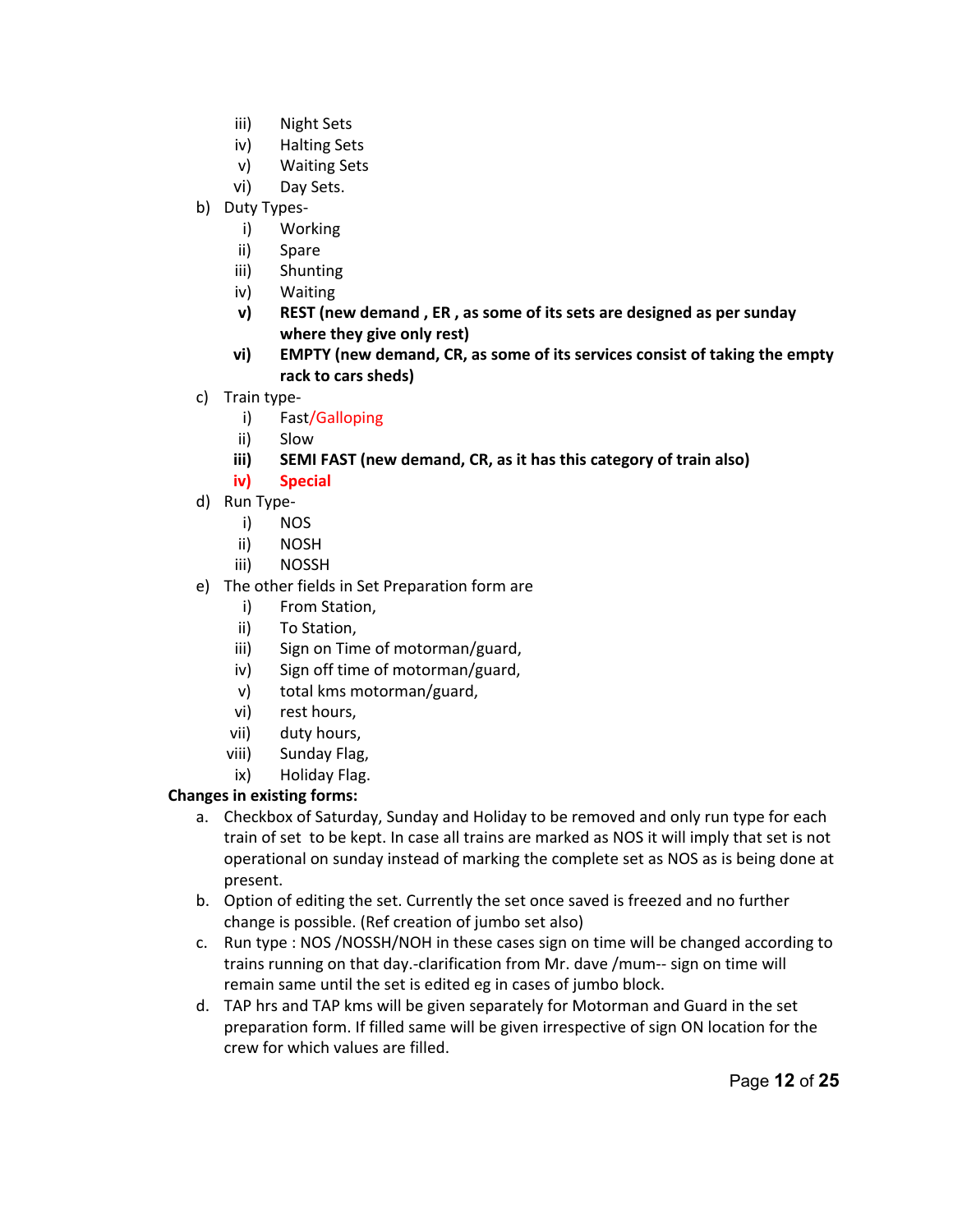- e. Additional Set type Extra spl/Empty spl to be given at the time of new set creation.
- **10) <b>SIGN ON** If the crew is working on multiple sets in continuation he needs to sign- on for the first time after that he does not need to sign on every time he changes the set. Crew sign on screen displays the Crew information as well as Set details information.
	- Crew information
		- Crew Id,
			- From Station,
			- To Station,
			- Sign On Time,
	- Set details information
		- Set no
		- Seq No,
		- Train No,
		- Duty Type,
		- From Station,
		- To Station,
		- Departure Time,
		- Arrival Time

#### The crew sign ON time shall be as follows:

| More than 30 min before the time as per Set<br>Sign ON time*   | Not allowed to sign ON                                                                         |
|----------------------------------------------------------------|------------------------------------------------------------------------------------------------|
| 30 min before to 0 min of the time as per Set<br>Sign ON time* | Time as per the Set Sign ON time                                                               |
| Time > Set Sign ON as mentioned in the Set                     | Not allowed to sign on. The Crew has to<br>approach the supervisor in charge further<br>action |

\* (Different from start time of first service)

For such cases the crew shall be on non-running (system - late) list till the supervisor regularizes him by marking.

- a. Absent.
- b. CL.
- c. LAP.
- d. LHAP.
- e. Booked on the same SET.

At Sign On, crew is presented with a **Caution Order screen** where he confirms the receiving of caution order in physical copy.

 **Approval by supervisor**

Supervisor will approve/disapprove that the crew has met all the mandatory requirements including the BA test.

The following shall be completed by the crew before signing ON Mandatory requirements are –

a. I have read the latest available Circulars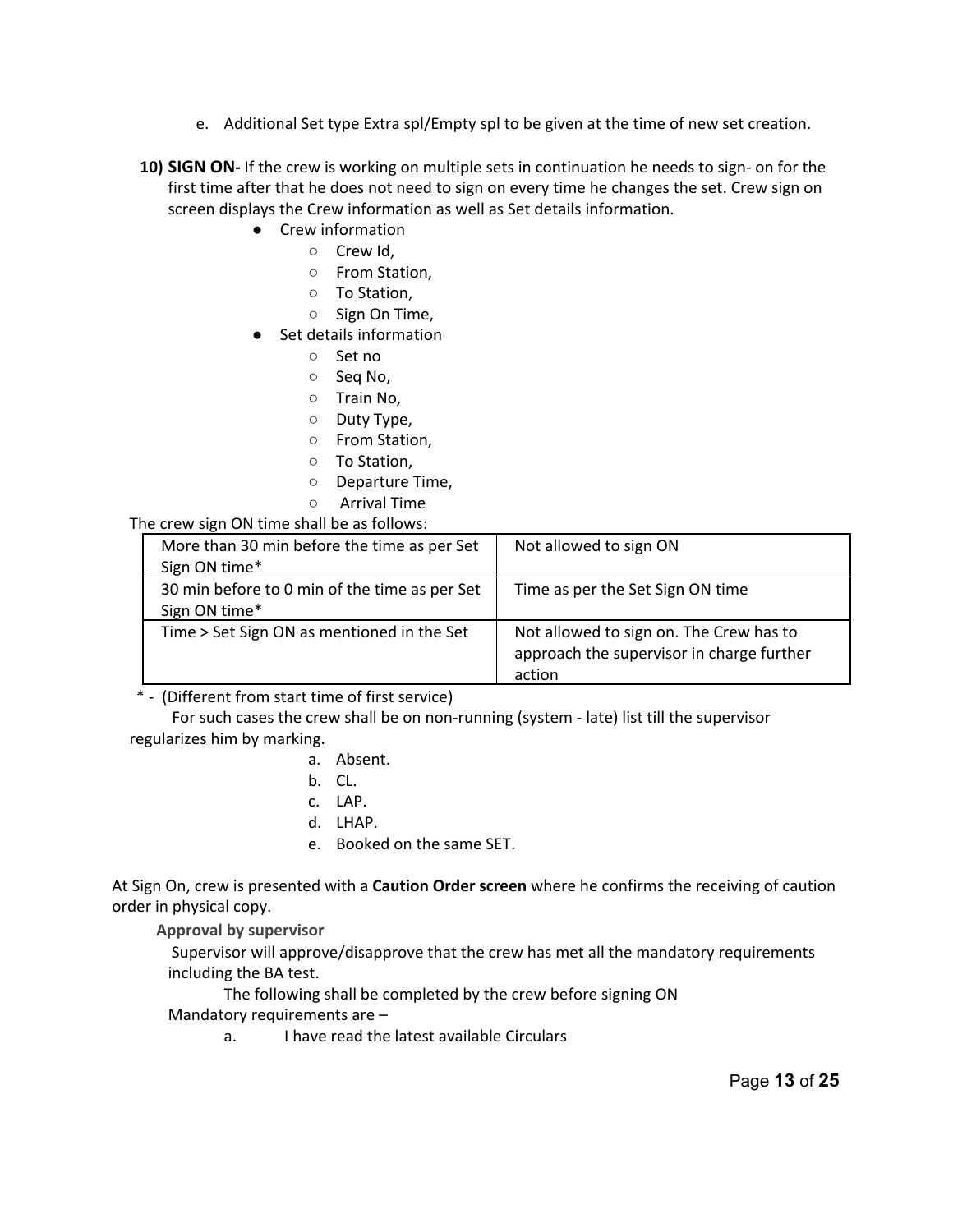b. I am carrying two sets of spectacles required for my vision.

**11) SIGN OFF** Crew Sign Off page contains the following information:

(Pre populated from set information)

- a) From Station
- b) To Station
- c) Sign On Time
- d) Set Information
	- i) Work On
	- ii) Train No
	- iii) Duty Type
	- iv) From Station
	- v) To Station
	- vi) Departure Time
	- vii) Arrival Time
	- viii) O/L Train (to be removed)
	- ix) O/L Set (to be removed)
	- x) R/O Train (to be removed)
	- xi) R/O Set (to be removed)
- e) Planned Next Duty information
	- i) Set No.
	- ii) From Station
	- iii) To station
	- iv) Sign On time
	- v) Sign Off time

## **Information to be given by crew**

- a. "I have worked on complete set" if selected all the runs will be checked. (The declaration will be positioned above the set working detail.) In case of partial set working, individual services shall be checked
- b. "Add Extra set d"-If selected, a text box for filling the set no, once filled all services wof that set will be displayed as in 'd' above.
- c. Energy Reading of all the services in the set to be captured during sign off. By default the value will be zero.

[Future plan-At some later stage, Division Configuration panel will be provided with a form containing option of configuring whether the energy meter reading for that division is to be filled or not.]

Currently the crew can Sign Off in one of the following formats:

- 1. **Normal Sign Off**.
- 2. Manual sign off- (Supervisor Manual Sign Off & Self Manual Sign Off-to be merged).
- **3. SMS Sign OFF (till SMS Sign off is made functional on the system, the sign off time specified in the set shall be treated as actual sign off time for all NCMS Points.)**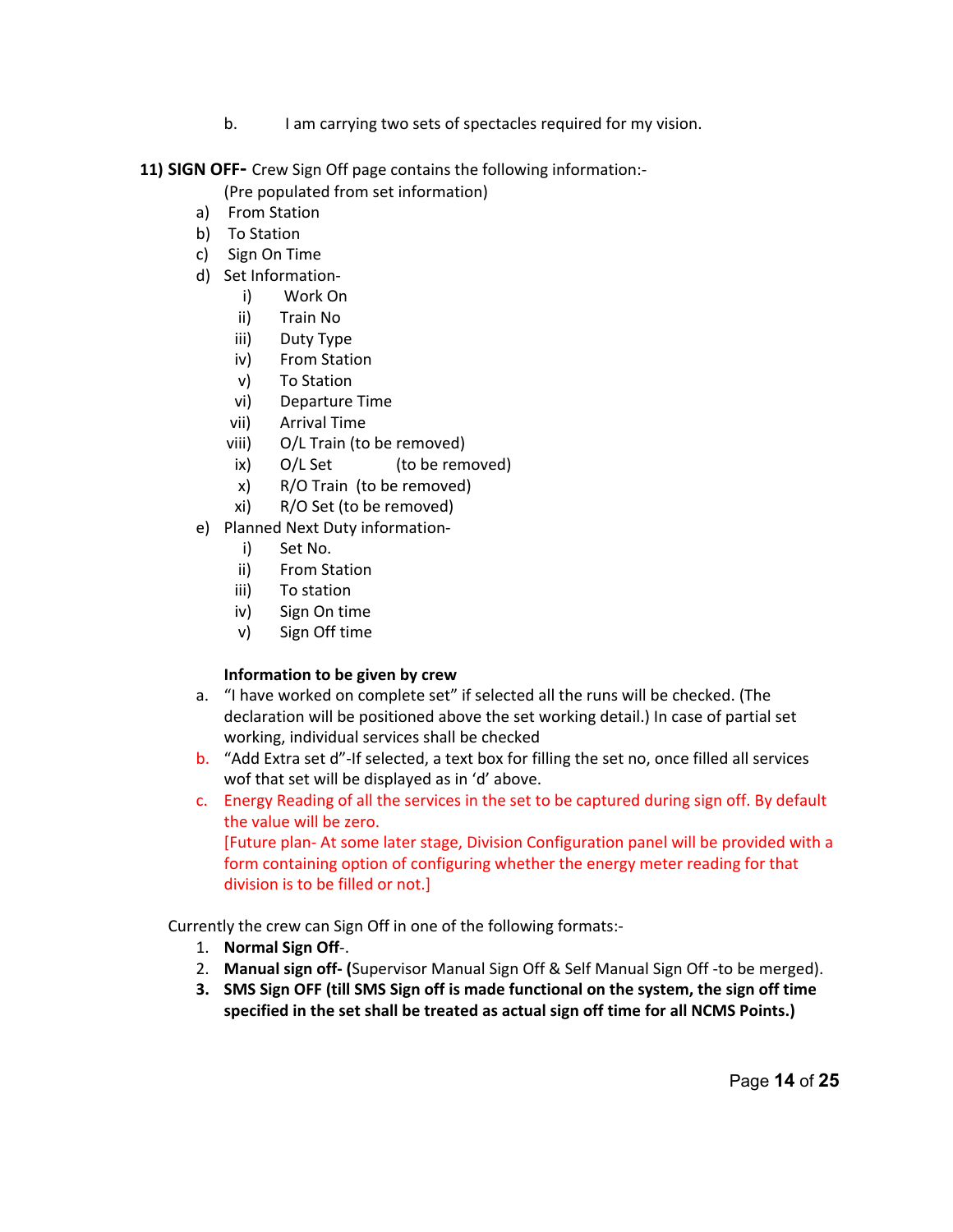## **NOTE: WR requires that SMS Sign Off shall be permitted even for CMS point.**

#### **Sign OFF time-**

- a) The sign OFF time shall system time and shall be taken in steps of five minutes the time shall be rounded off as per standard rounding of procedure for 5 minutes. 0-2.49 min = 0 min  $2.5 -$ 5 min = 5 minutes
- b) The supervisor has flexibility to adjust his sign OFF time by  $+/-30$  minute in steps of 5 minutes.

#### **Approval by supervisor**

- Supervisor will approve/disapprove that the crew has met all the mandatory requirements including the BA test (done by other available means).
- Crew can sign ON only after Sign Off for last run has been approved
- Pending approval crew will be allowed to be linked to a set for planning purpose 9all such crew will be highlighted in different colour). However sign off entry and approval has to be completed before sign ON
- The crew sign on should have been approved by the supervisor prior to the sign OFF on the console.
- **12) BA Test**There is no clarity on requirement of BA test at the time of sign ON and Sign OFF in suburban operation. Many a times Sign ON / OFF is performed at a station / shed which is not a CMS point. At CMS point when sign on /off is at KIOSK requirement of BA test will be as per CMS practice. In case of Sign ON/OFF through SMS compliance to BA test will be endorsed during Sign ON/OFF approval.
- 13) **SIGN ON & SIGN OFF THROUGH SMS-** Since all the points of Sign On and Sign Off do not necessarily have Kiosk installed, crew is required to go to a specific lobby to sign on/off.It has been demanded by WR as well as CR that, to prevent this extra work, SMS feature be given to sign on/off
	- SMS Sign ON and Sign OFF will be permitted where Sign ON / OFF sation in set is not Suburban CMS lobby
	- Supervisor will acknowledge that Sign ON/OFF have been done following all statutory requirement.

## **SMS Sign ON**

- Crew will send SON(Sign On Normal)
- SON > Sign ON done as per scheduled duty
- Difference between SON time (taken from SMS) and scheduled duty shall not be more than 30 min

## **SMS Sign OFF**

- Crew will send SOFFN (Sign Off Normal) or SOFFM (Sign Off Manual)
- SOFFN > Normal Sign oFF (duties performed as scheduled)
- SOFFM > Manual sign OFF required as duties other than scheduled duty performed (Manual entries are necessarily required)
- Crew will appear on Sign ON/OFF approval form.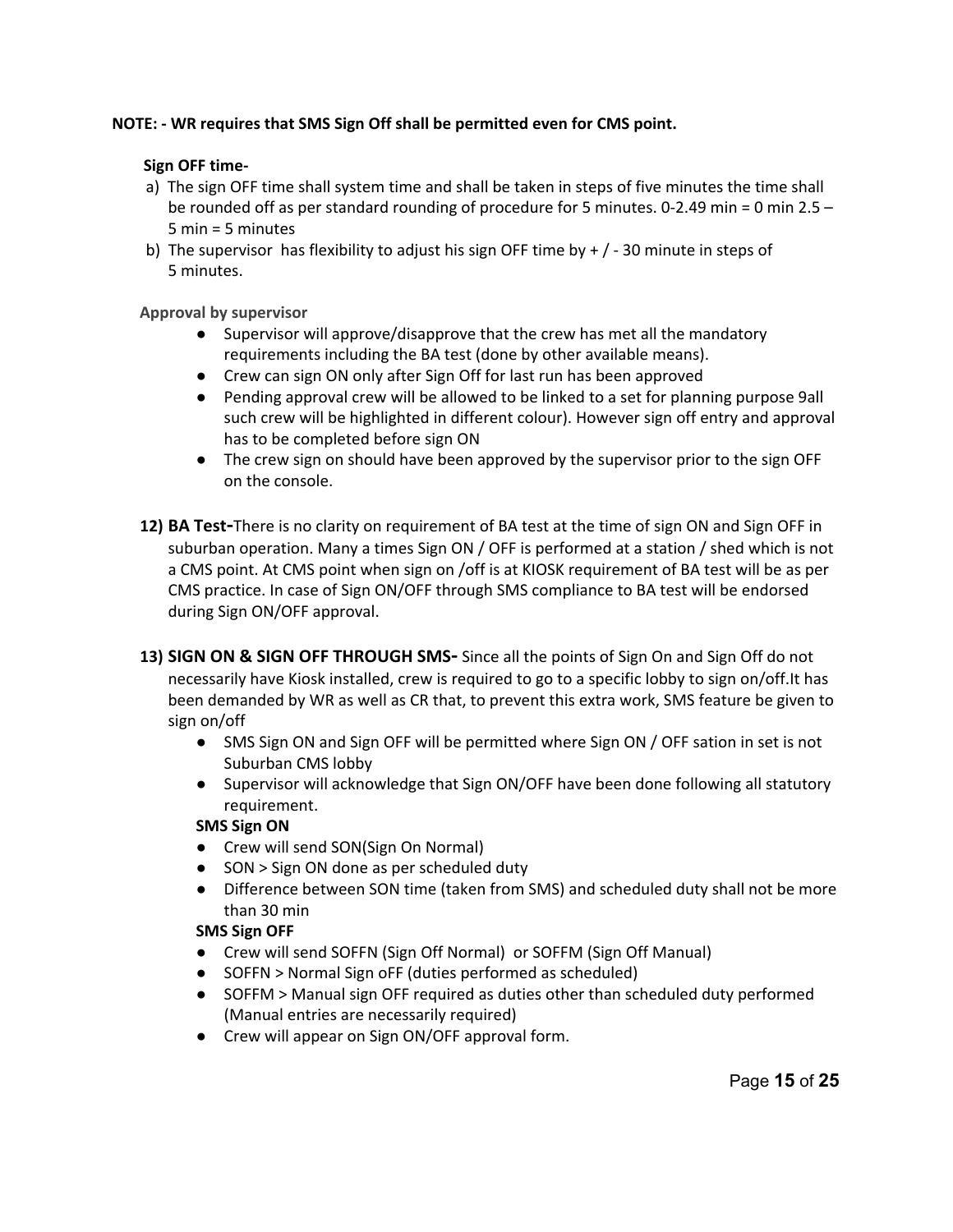- 14) Abnormality Reporting- Crew will enter the in journey information Locomotive, signal abnormality, all right exchange, track abnormality which he came across during journey. Such abnormalities shall be passed over e-mail to the coordinating and concerned division branch officer.
- **15) NONRUN** Crew which is booked for train is called staff on running duty. Such staff is taken out of the running duty for cases like leave, Training, Medical etc and then the crew is said to be in Non Run.The crew must be at rest to be send to non run.

| Sr. No | <b>Non Run Code</b> | <b>Non Run Name</b>                      | <b>Description</b>                                                |
|--------|---------------------|------------------------------------------|-------------------------------------------------------------------|
| 1#     | 3PH                 | THREE PHASE TRAINING                     | Availability: Supervisor shall join the crew back at crew booking |
|        |                     |                                          | point and there after he shall be given standard (Standard rest   |
|        |                     |                                          | are variable) rest after he can be booked shall be entered by     |
|        |                     |                                          | the supervisor. Max rest is 30 Hrs.                               |
|        |                     |                                          | 1.1.1.2 Shall be paid 7:26 Hrs for the training period            |
|        |                     |                                          | 1.1.1.3 OSRA of 160 kms for outstation and 1% RA for HQ           |
|        |                     |                                          | cases.                                                            |
|        |                     |                                          | 1.1.1.4 If messing facility is available then 50% OSRA            |
|        |                     |                                          | admissible.                                                       |
|        |                     |                                          | 1.1.1.5 HQ with messing faculty option is not available for the   |
|        |                     |                                          | running staff.                                                    |
|        |                     |                                          | 1.1.1.6 The period of training includes all Sundays and           |
|        |                     |                                          | holidays for payment of allowance both RA and OSRA shall be       |
|        |                     |                                          | admissible for theses.                                            |
|        |                     |                                          | 1.1.1.7 In case an employee goes on Leave or any other non        |
|        |                     |                                          | run. Then separate entry shall be done by the supervisor for      |
|        |                     |                                          | this period and hence for the changed non run the changed non     |
|        |                     |                                          | run rules specific to the non run type shall be admissible.       |
| 2#     | <b>AIDT</b>         | ASST. INITIAL DSL                        | -do-                                                              |
|        |                     | <b>TRANSPORT</b>                         |                                                                   |
| 3      | AIET                | <b>ASST. INITIAL ELECT</b>               | -do-                                                              |
|        |                     | <b>TRANSPORT</b>                         |                                                                   |
| 4#     | <b>AIFT</b>         | ASST. I DSL A/C<br><b>TRANSPORT</b>      | -do-                                                              |
| 5#     | <b>CDE</b>          | <b>CONVERSION DSL TO</b>                 | -do-                                                              |
|        |                     | <b>ELECTRIC</b>                          |                                                                   |
| 6#     | <b>CED</b>          | <b>CONVERSION ELECTRIC</b>               | -do-                                                              |
|        |                     | TO DSL                                   |                                                                   |
| 7#     | <b>DMU</b>          | DIESEL MULTIPLE UNIT                     | $-do-$                                                            |
| 8#     | <b>DRGPD</b>        | <b>DRGP DIESEL</b>                       | -do-                                                              |
| 9#     | <b>DRGPE</b>        | <b>DRGP ELECRTICAL</b>                   | -do-                                                              |
| 10#    | <b>DRGPT</b>        | DRGP TRANSPORTATION                      | -do-                                                              |
| $11*$  | EMU                 | ELECTRIC MULTIPLE UNIT                   | -do-                                                              |
| 12#    | <b>MEMU</b>         | <b>MAINLINE ELECTRIC</b><br>MULTIPLE UNI | -do-                                                              |
| 13#    | PD                  | PROMOTION DSL                            | -do-                                                              |
| 14#    | <b>PDET</b>         | PROMOTION DSL ELEC                       | -do-                                                              |
|        |                     | TRANSPORT                                |                                                                   |
| 15#    | <b>PDT</b>          | PROMOTION DSL                            | -do-                                                              |
|        |                     | <b>TRANSPORT</b>                         |                                                                   |

All the Non Run Reasons in the table below are existing in current CMS software. Reasons marked **# are not applicable** in suburban.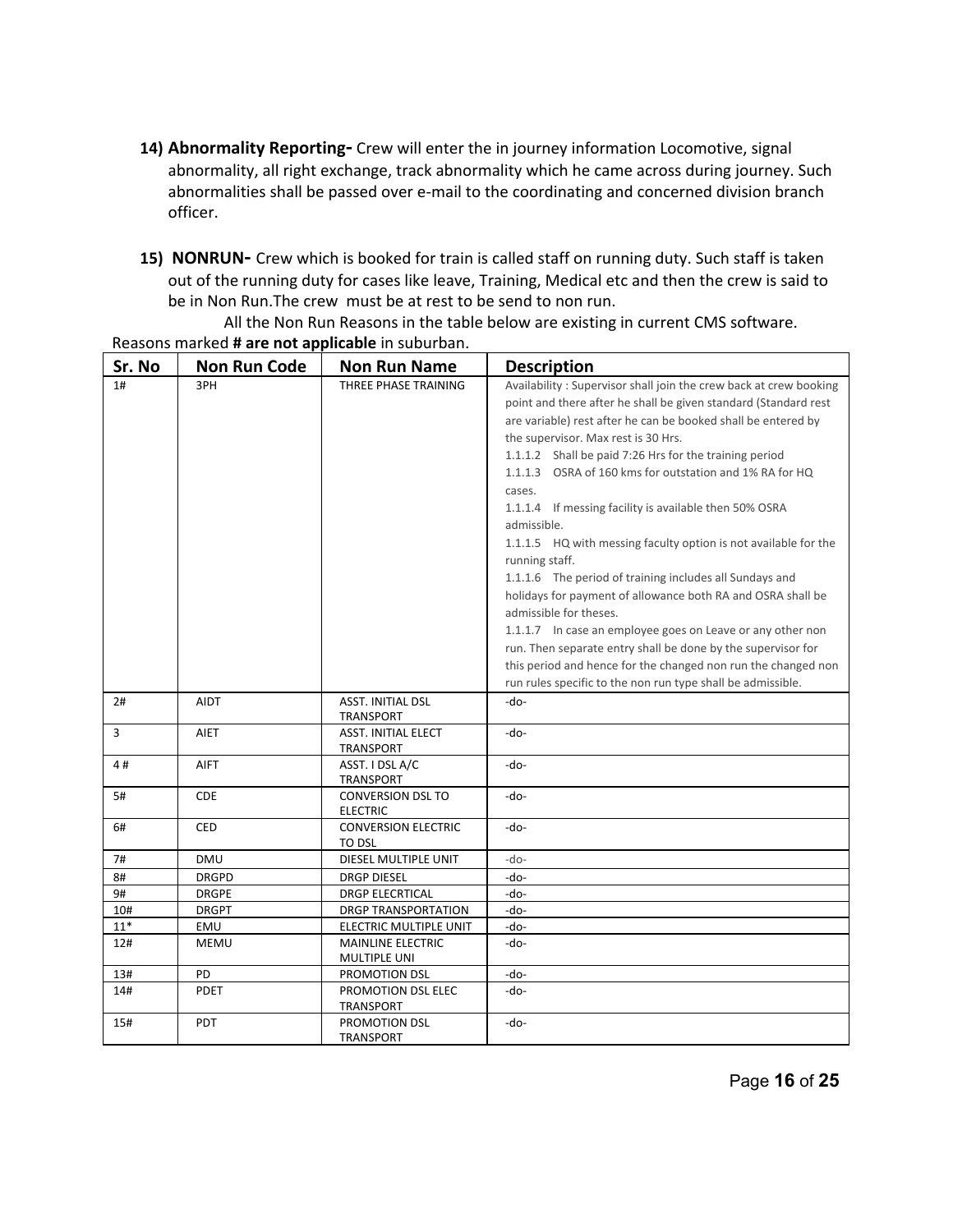| 16#   | PE           | PROMOTION ELECTRICAL                        | -do-                                                                     |
|-------|--------------|---------------------------------------------|--------------------------------------------------------------------------|
| 17#   | <b>PET</b>   | PROMOTION ELEC                              | -do-                                                                     |
|       |              | <b>TRANSPORT</b>                            |                                                                          |
| 18    | <b>RDE</b>   | <b>REFRESHER</b><br>DSL/ELECTRICAL          | -do-                                                                     |
| 19    | <b>RDET</b>  | <b>REF</b><br>DSL/ELECT/TRANSPORT           | -do-                                                                     |
| 20    | <b>RDT</b>   | <b>REFRESHER</b><br>DSL/TRANSPORT           | -do-                                                                     |
| 21#   | REFD         | REFRESHER DIESEL                            | -do-                                                                     |
| 22    | <b>REFE</b>  | <b>REFRESHER</b>                            | -do-                                                                     |
|       |              | ELECTRICAL(technical)                       |                                                                          |
| $23*$ | <b>RET</b>   | <b>REFRESHER</b><br>ELECRICAL/TRANSPORT     | -do-                                                                     |
| 24#   | <b>SIMD</b>  | SIMULATOR TRG DSL DR                        | -do-                                                                     |
| 25#   | <b>SIME</b>  | SIMULATOR TRG ELEC DR                       | -do-                                                                     |
| 26#   | SIM3PH       | SIMULATOR TRG 3 PHASE                       | -do-                                                                     |
| 27#   | WDS4         | <b>WDS4 TRAINING</b>                        | -do-                                                                     |
| 28*   | AIT          | ASST. INITIAL TRANSPORT                     | -do-                                                                     |
| 29#   | AID          | ASST. INITIAL DSL                           | -do-                                                                     |
| $30*$ | AIE          | ASST. INITIAL ELEC                          | -do-                                                                     |
| 31#   | HST          | HIGH SPEED TRAINING                         | -do-                                                                     |
| 32#   | <b>DCLT</b>  | DC LOCO TRAINING                            | -do-                                                                     |
| 33#   | <b>RDCLT</b> | <b>REFRESHER DC LOCO</b><br><b>TRAINING</b> | -do-                                                                     |
| 34#   | ACDC         | <b>AC/DC TRAINING</b>                       | -do-                                                                     |
| 35#   | RACDC        | REFRESHER AC/DC<br><b>TRAINING</b>          | -do-                                                                     |
| 36#   | <b>REFMG</b> | <b>REFRESHER METER</b><br><b>GUAGE</b>      | -do-                                                                     |
| 37#   | <b>REFNG</b> | <b>REFRESHER NARROW</b><br><b>GUAGE</b>     | -do-                                                                     |
| 38#   | WDG4         | <b>WDG4 TRAINING</b>                        | -do-                                                                     |
| 39#   | WDP4         | <b>WDP4 TRAINING</b>                        | -do-                                                                     |
| 40*   | ASIG         | <b>AUTOMATIC SIGNALLING</b>                 | -do-competency not training                                              |
| 41*   | <b>PME</b>   | PERIODICAL MEDICAL                          | Availability: Supervisor shall join the crew back at<br>$\mathbf{1}$     |
|       |              | EXAM                                        | crew booking point,. He shall be treated as available at next day        |
|       |              |                                             | odd Hrs for AN and 12:00 hrs for BN. AN/BN shall be as per the           |
|       |              |                                             | medical memo. The CMS system shall give an editable option               |
|       |              |                                             |                                                                          |
|       |              |                                             | for the supervisor for treating him available from the, max rest         |
|       |              |                                             | is 30 Hrs.                                                               |
|       |              |                                             | 1.1.8.2 In case the employee is at HQ then, 1% of basic pay              |
|       |              |                                             | and 7:26 Hrs per day for 3 days. If the crew reports on duty BN          |
|       |              |                                             | then no Non Running allowance credit is there. This RA shall be          |
|       |              |                                             | admissible for 3 days. After 3 days the employee allowance               |
|       |              |                                             | shall be treated as on Commuted Sick Leave.                              |
|       |              |                                             | 1.1.8.3 In case employee is at outstation then, the 160 kms              |
|       |              |                                             | and 7:26 Hrs per day for 3 days of the leave period. If the crew         |
|       |              |                                             | reports Availability BN then no Non Running allowance credit is          |
|       |              |                                             | there. This RA shall be admissible for 3 days. After 3 days the          |
|       |              |                                             | employee allowance shall be treated as on Commuted Sick                  |
|       |              |                                             | Leave.                                                                   |
|       |              |                                             |                                                                          |
|       |              |                                             | 1.1.8.4 For more than 3 days : the employee status shall be              |
|       |              |                                             | called as on "PME-SICK" and rules of commuted sick leave shall<br>apply. |
|       |              |                                             | 1.1.8.5 Incase of Medical with Spectacles 5 Days: the                    |
|       |              |                                             |                                                                          |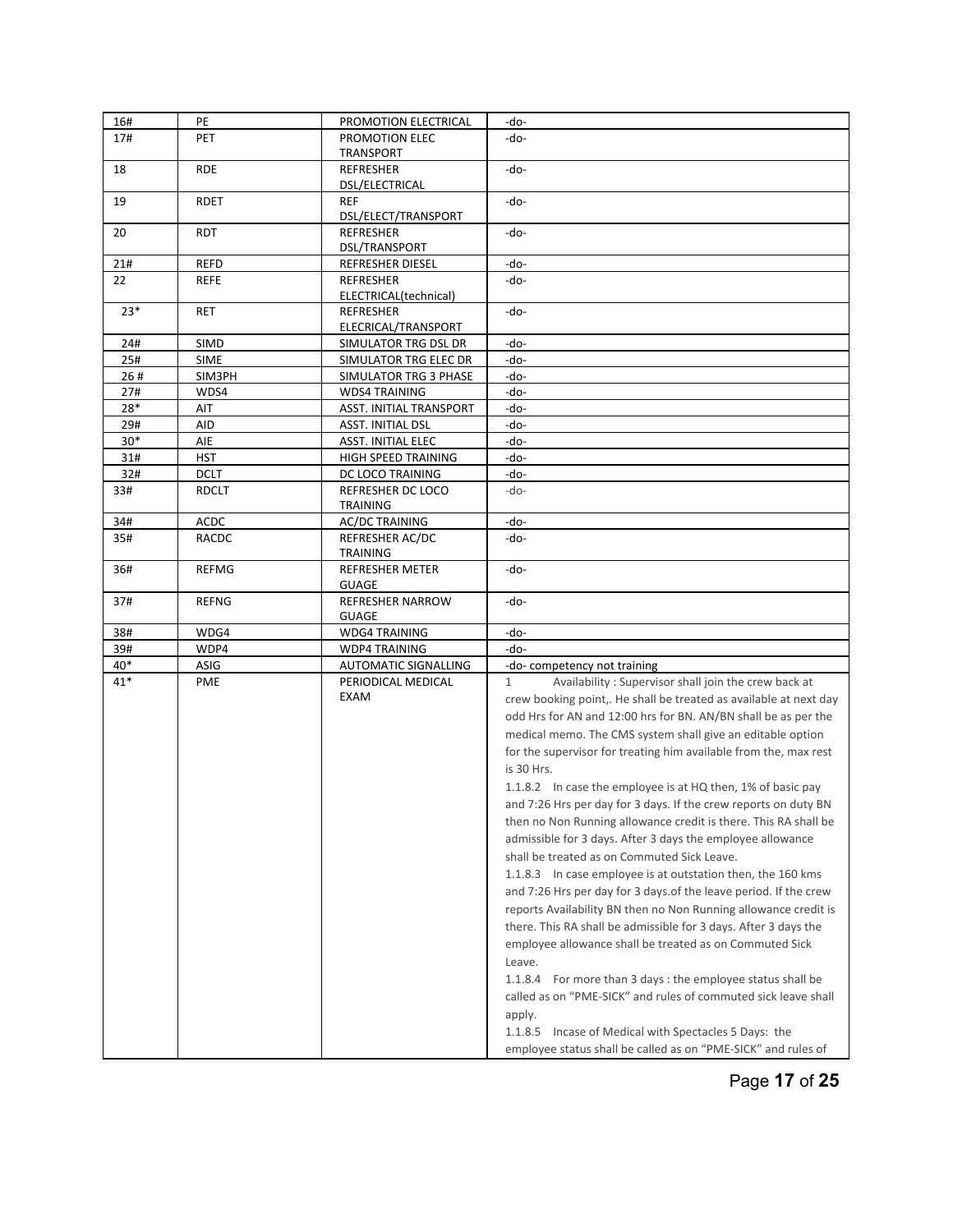|             |                      |                                              | commuted sick leave shall apply. The item 3.1.8.1 to 3.1.8.4                 |
|-------------|----------------------|----------------------------------------------|------------------------------------------------------------------------------|
|             |                      |                                              | shall be read as 5 days in case of PME where the employee has                |
|             |                      |                                              | spectacles however without spectacles it shall be 3 days only.               |
|             |                      |                                              |                                                                              |
|             |                      |                                              | 1.1.8.6 On return from PME The employee can be                               |
|             |                      |                                              | Permanente Fit for normal running duty as per original BIO<br>1.             |
|             |                      |                                              | DATA.                                                                        |
|             |                      |                                              | Temporary Fit upto a date.<br>2.                                             |
|             |                      |                                              | Original Category.<br>i.                                                     |
|             |                      |                                              | Shunter.<br>ii.                                                              |
|             |                      |                                              | Stationary Duty.<br>iii.                                                     |
|             |                      |                                              | Permanent Unfit - Changes in if any shall be handled in the<br>1.            |
|             |                      |                                              | <b>BIO DATA.</b>                                                             |
| 42* only    | FA                   | <b>FIRST AID</b>                             | Availability: Supervisor shall join the crew back at crew booking            |
| for guard   |                      |                                              | point and there after he shall be given standard (Standard rest              |
|             |                      |                                              | are variable) rest after he can be booked shall be entered by                |
|             |                      |                                              | the supervisor. Max rest is 30 Hrs.                                          |
|             |                      |                                              | 1.1.1.2 Shall be paid 7:26 Hrs for the training period                       |
|             |                      |                                              |                                                                              |
|             |                      |                                              | 1.1.1.3 OSRA of 160 kms for outstation and 1% RA for HQ                      |
|             |                      |                                              | cases.                                                                       |
|             |                      |                                              | 1.1.1.4 If messing facility is available then 50% OSRA                       |
|             |                      |                                              | admissible.                                                                  |
|             |                      |                                              | 1.1.1.5 HQ with messing faculty option is not available for the              |
|             |                      |                                              | running staff.                                                               |
|             |                      |                                              | 1.1.1.6 The period of training includes all Sundays and                      |
|             |                      |                                              | holidays for payment of allowance both RA and OSRA shall be                  |
|             |                      |                                              | admissible for theses.                                                       |
|             |                      |                                              | 1.1.1.7 In case an employee goes on Leave or any other non                   |
|             |                      |                                              | run. Then separate entry shall be done by the supervisor for                 |
|             |                      |                                              | this period and hence for the changed non run the changed non                |
|             |                      |                                              | run rules specific to the non run type shall be admissible.                  |
| 43#         | AIRB                 | <b>AIR BRAKE</b>                             | -do-                                                                         |
| 44<br>45*   | UTRG<br><b>PRSEL</b> | <b>UNION TRAINING</b>                        | -do-<br>-do-                                                                 |
| 46*         | <b>PSY</b>           | PRE SELECTION TRAINING<br>PSYCHOLOGICAL TEST | -do-                                                                         |
| 47#         | PT                   | <b>PROMOTION</b>                             | -do-                                                                         |
|             |                      | <b>TRANSPORTATION</b>                        |                                                                              |
| 48#         | <b>REFSC</b>         | <b>REFESHER TPT SAFETY</b>                   | -do-                                                                         |
|             |                      | <b>CAMP</b>                                  |                                                                              |
| 49*         | $REF+50$             | REFRESHER TRANSPORT                          | -do-                                                                         |
| 50#         | <b>SFCM</b>          | SAFETY CAMP                                  | -do-                                                                         |
| $51^{\ast}$ | <b>GHC</b>           | <b>GHAT SECTION</b>                          | -do-                                                                         |
|             |                      | COMMPETENCY                                  |                                                                              |
| 52#         | СT                   | <b>COMPETENCY TRIALS</b>                     |                                                                              |
| $*_{53}$    | DARE                 | DAR ENQUIRY                                  | 1 Availability: Supervisor shall join the crew back at crew                  |
|             |                      |                                              | booking point and there after he shall be given standard                     |
|             |                      |                                              | (Standard rest are variable) rest after he can be booked shall be            |
|             |                      |                                              | entered by the supervisor. Max rest is 30 Hrs.                               |
|             |                      |                                              | $\overline{2}$<br>Shall be paid 7:26 Hrs for the enquiry period              |
|             |                      |                                              | 3<br>OSRA of 160 kms for outstation and 1% RA for HQ                         |
|             |                      |                                              | cases.                                                                       |
|             |                      |                                              | 4                                                                            |
|             |                      |                                              | Shall always be less than 30 days staff can not be<br>booked for >= 30 days. |
| *54         | <b>DEQY</b>          | DEPARTMENTAL ENQUIRY                         | 1 Availability: Supervisor shall join the crew back at crew                  |
|             |                      |                                              | booking point and there after he shall be given standard                     |
|             |                      |                                              |                                                                              |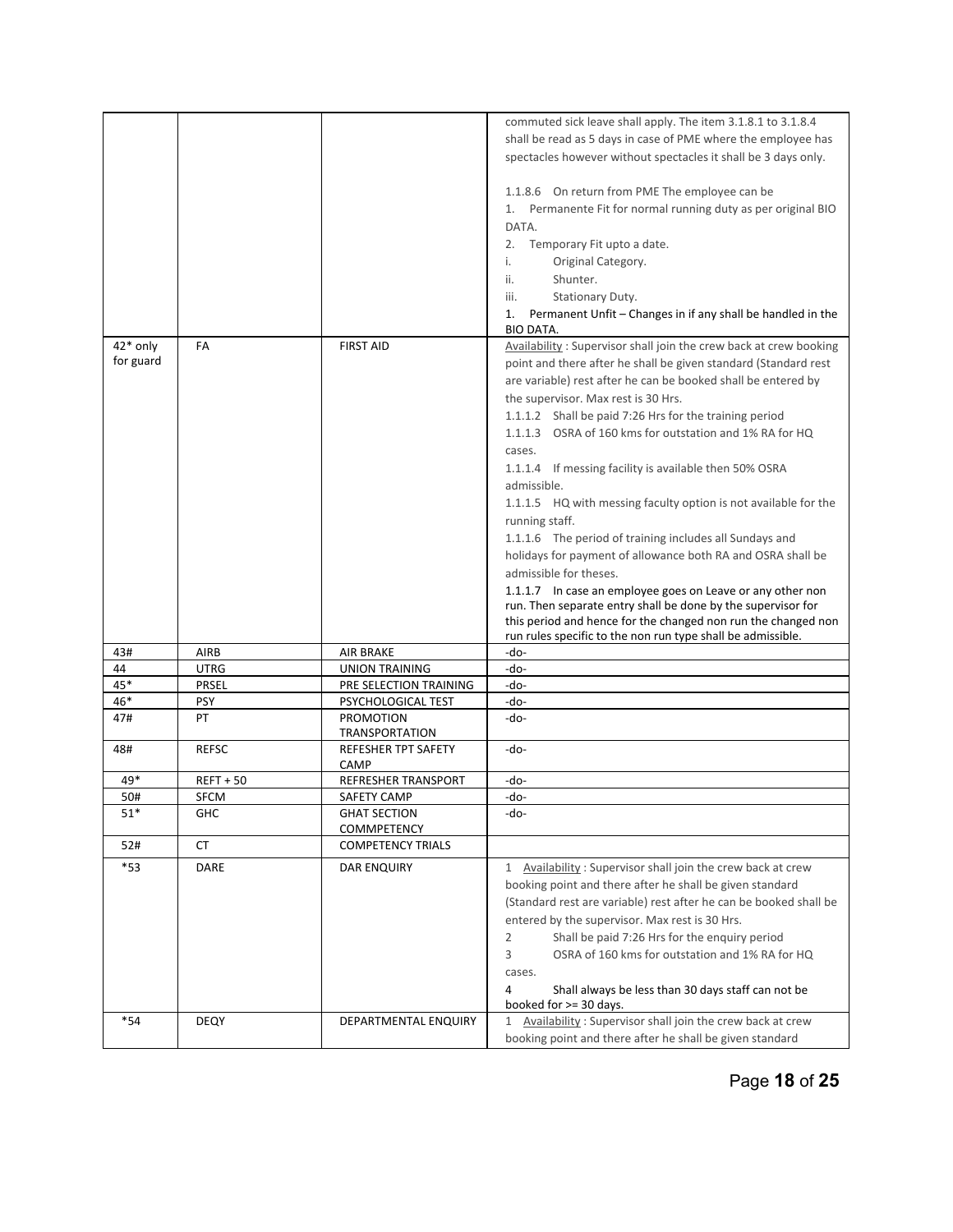|              |                   |                                          | (Standard rest are variable) rest after he can be booked shall be                 |
|--------------|-------------------|------------------------------------------|-----------------------------------------------------------------------------------|
|              |                   |                                          | entered by the supervisor. Max rest is 30 Hrs.                                    |
|              |                   |                                          | 2<br>Shall be paid 7:26 Hrs for the enquiry period                                |
|              |                   |                                          |                                                                                   |
|              |                   |                                          | 3<br>OSRA of 160 kms for outstation and 1% RA for HQ                              |
|              |                   |                                          | cases.                                                                            |
|              |                   |                                          | 4<br>Shall always be less than 30 days staff can not be<br>booked for >= 30 days. |
| $*55$        | <b>DPEX</b>       | DEPARTMENTAL                             |                                                                                   |
|              |                   | EXAMINATION                              |                                                                                   |
| $*56$        | <b>ENQR</b>       | <b>ENQUIRY</b>                           |                                                                                   |
| $*57$        | <b>MTNG</b>       | <b>MEETING</b>                           | Availability: Supervisor shall join the crew back at crew booking                 |
|              |                   |                                          | point and there after he shall be given standard (Standard rest                   |
|              |                   |                                          | are variable) rest after he can be booked shall be entered by                     |
|              |                   |                                          | the supervisor. Max rest is 30 Hrs.                                               |
|              |                   |                                          | Shall be paid 7:26 Hrs for the enquiry period<br>2                                |
|              |                   |                                          | 3<br>OSRA of 160 kms for outstation and 1% RA for HQ                              |
|              |                   |                                          | cases.                                                                            |
|              |                   |                                          | 4<br>Shall always be less than 30 days staff can not be                           |
|              |                   |                                          | booked for >= 30 days.                                                            |
| *58          | <b>OPME</b>       | OTHER MEDICAL                            | This is a special Medial done as per requirement of the                           |
|              |                   |                                          | administration like                                                               |
|              |                   |                                          | i.<br>Accident cases.                                                             |
|              |                   |                                          | ii.<br>Signal passing at danger.                                                  |
|              |                   |                                          | > 15 days sick.<br>iii.<br>Injured on duty                                        |
|              |                   |                                          | iv.<br>This can be further treated as PME. The PME done date / due                |
|              |                   |                                          | date shall not get updated due to this                                            |
| 59*          | <b>PDTR</b>       | PRIVATE DOCTOR                           |                                                                                   |
|              |                   | TREATMENT                                |                                                                                   |
| $60*$        | <b>SPRT</b>       | <b>SPORTS</b>                            | 1. Availability: Supervisor shall join the crew back at crew                      |
|              |                   |                                          | booking point and there after he shall be given standard                          |
|              |                   |                                          | (Standard rest are variable) rest after he can be booked shall be                 |
|              |                   |                                          | entered by the supervisor. Max rest is 30 Hrs.                                    |
|              |                   |                                          | Shall be paid 7:26 Hrs for the enquiry period<br>2                                |
|              |                   |                                          | OSRA of 160 kms for outstation and 1% RA for HQ<br>3                              |
|              |                   |                                          | cases.                                                                            |
|              |                   |                                          | 4<br>Can be > 30 days also                                                        |
| $61*$        | CPCR (CLI/CC/MUI) | <b>CHIEF POWER</b>                       | <b>Stationary Duty</b>                                                            |
|              |                   | <b>CONTROLLER</b>                        |                                                                                   |
|              |                   | (Chief Loco Inspector/                   |                                                                                   |
|              |                   | Crew Controller/ Multiple                |                                                                                   |
|              |                   | Unit Inspector instead of                |                                                                                   |
|              |                   | CPRC)                                    |                                                                                   |
| 62#          | <b>CTCC</b>       | <b>CHIEF TRACTION CREW</b><br>CONTROLLER |                                                                                   |
| 63#          | <b>CTLC</b>       | CHIEF TRACTION LOCO                      | <b>Stationary Duty</b>                                                            |
|              |                   | CONTROLLER                               |                                                                                   |
| 64#          | <b>PCR</b>        | POWER CONTROLLER                         | <b>Stationary Duty</b>                                                            |
| $*65$        | <b>TCC</b>        | <b>TRACTION CREW</b>                     | <b>Stationary Duty</b>                                                            |
|              |                   | CONTROLLER                               |                                                                                   |
| 66#<br>$67*$ | SHDT<br>TLC       | SHED DUTY<br>TRACTION LOCO               | <b>Stationary Duty</b><br><b>Stationary Duty</b>                                  |
|              |                   | <b>CONTROLLER</b>                        |                                                                                   |
| 68*          | <b>ABSEN</b>      | ABSENT                                   | Availability: Shall be treated as Available after Odd<br>$\mathbf{1}$             |
|              |                   |                                          | Hrs next day in case he comes to duty after 12:01 Hrs. If he                      |
|              |                   |                                          | comes before 12:00 Hrs then same day Odd Hrs on duty.                             |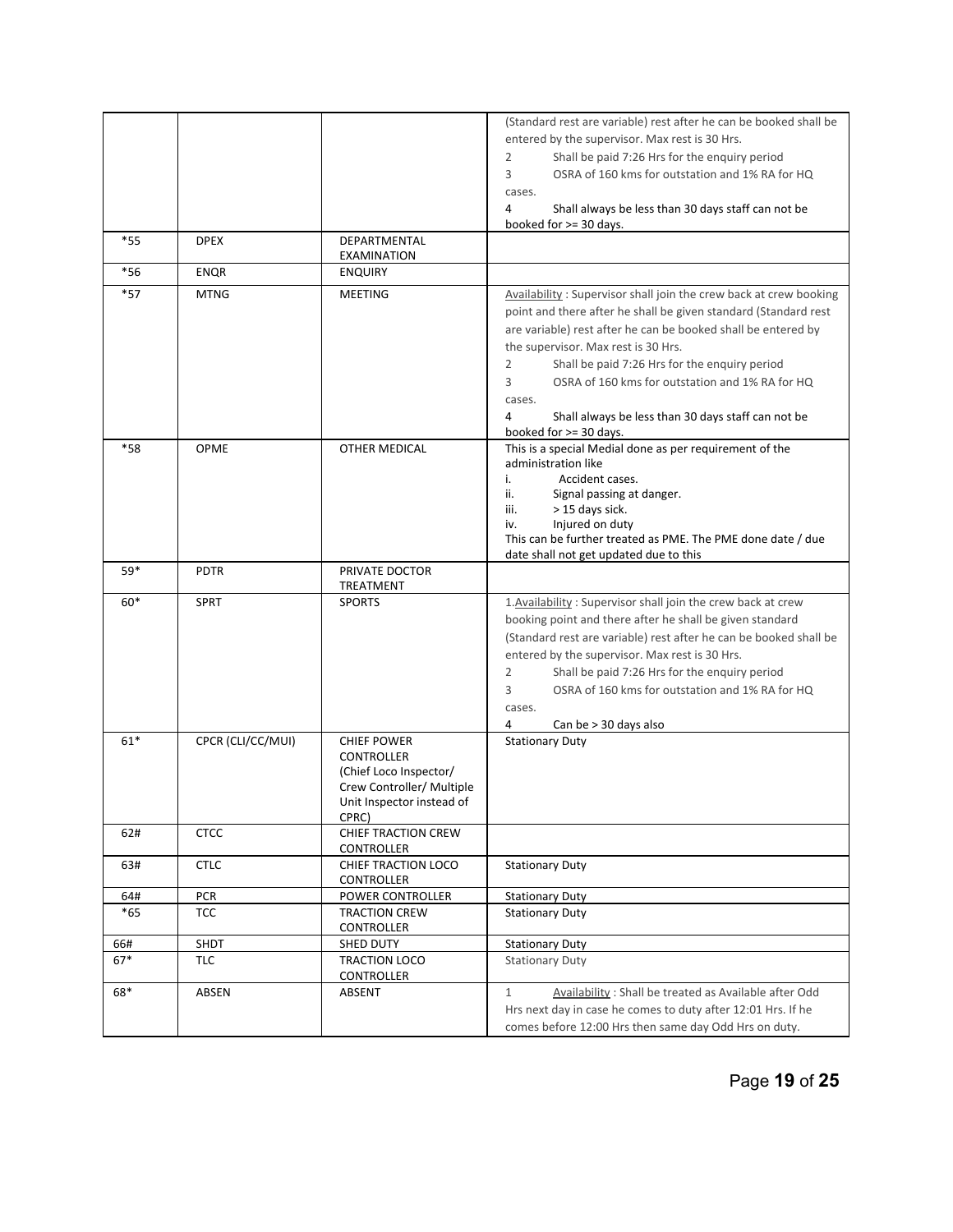|       |              |                                              | $\cdot$ .2<br>No Payment, mileage, RA or Hrs for the day the                                                             |
|-------|--------------|----------------------------------------------|--------------------------------------------------------------------------------------------------------------------------|
|       |              |                                              | employee is absent                                                                                                       |
|       |              |                                              | .3<br>If > 90 then send for Special Medical.                                                                             |
| 69#   | ARME         | <b>WAITING DUTY FOR</b>                      | $\mathbf{1}$<br>Availability: Immediately on call serve                                                                  |
|       |              | ARME                                         | $\overline{2}$<br>Shall be paid actual waiting duty Hrs. (no limit of Hrs)                                               |
|       |              |                                              | and 15 kms per hrs subjected to the maximum of 10 Hrs.                                                                   |
|       |              |                                              | OSRA of 160 kms for outstation and 1% RA for HQ<br>3                                                                     |
|       |              |                                              | cases.                                                                                                                   |
| $70*$ | <b>LWP</b>   | LEAVE WITHOUT PAY                            |                                                                                                                          |
| $71*$ | <b>NHW</b>   | <b>AVAIL NATIONAL</b>                        | Availability: Shall be treated as Available after Odd Hrs<br>$\mathbf{1}$                                                |
|       |              | <b>HOLIDAY</b>                               | next day in case he comes to duty after 12:01 Hrs. If he comes                                                           |
|       |              |                                              | before 12:00 Hrs then same day Odd Hrs on duty.                                                                          |
|       |              |                                              | 2<br>No Payment, mileage, RA or Hrs for the day the                                                                      |
|       |              |                                              | employee is absent                                                                                                       |
|       |              |                                              | The employee has to apply for NH and the same has to<br>3                                                                |
| $72*$ | <b>NTB</b>   | NOT TO BOOK                                  | be approved by the supervisor.<br>Availability: Shall be treated as Available after Odd<br>$\mathbf{1}$                  |
|       |              |                                              | Hrs next day.                                                                                                            |
|       |              |                                              | $\overline{2}$<br>No Payment, mileage, RA or Hrs for the day the                                                         |
|       |              |                                              | employee.                                                                                                                |
| $73*$ | SNRUN        | <b>SYSTEM NONRUN</b>                         |                                                                                                                          |
| $74*$ | <b>SUSP</b>  | <b>SUSPENSION</b>                            | $\mathbf{1}$<br>Availability: Odd hrs of the next day of suspension.                                                     |
|       |              |                                              | $\overline{2}$<br>OSRA of 80 kms per day and 7:26 hrs per day                                                            |
|       |              |                                              | Or                                                                                                                       |
|       |              |                                              | OSRA NIL in by some railways and 7:26 hrs / day                                                                          |
| 75#   | <b>SYSRF</b> | <b>SYSTEM REFUSE</b>                         |                                                                                                                          |
| 76*   | <b>TJIN</b>  | <b>JOINING TIME</b>                          | 1 Relieving Date to the joining date (not catered in the CMS                                                             |
|       |              |                                              | software presently)                                                                                                      |
| $77*$ | <b>TA</b>    | <b>TERRITORIAL ARMY</b>                      | 1 Availability: Supervisor shall join the crew back at crew                                                              |
|       |              |                                              | booking point and there after he shall be given standard                                                                 |
|       |              |                                              | (Standard rest are variable) rest after he can be booked.                                                                |
|       |              |                                              | Standard rests shall be entered by the supervisor. Max rest is                                                           |
|       |              |                                              | 30 Hrs.                                                                                                                  |
|       |              |                                              | $\overline{2}$<br>160 kms per day including Sundays and other holidays.                                                  |
|       |              |                                              | 3<br>Night duty shall be average of last 12 months                                                                       |
|       |              |                                              | Overtime shall be averaged for last 12 months<br>4                                                                       |
| 78*   | <b>TAE</b>   | <b>TERRITORIAL ARMY</b><br><b>EMBODIMENT</b> | $\mathbf{1}$<br>3 times of 160 kms per day.                                                                              |
| 79*   | <b>STDTO</b> | <b>STATIONARY DUTY</b>                       | Remaining conditions remain as for TA camp.<br>2<br>$\mathbf{1}$<br>Availability: Supervisor shall join the crew back at |
|       |              | <b>WITHOUT NDA</b>                           | crew booking point, he shall be treated non run off duty and                                                             |
|       |              |                                              | Available after due rest. The CMS system shall give an editable                                                          |
|       |              |                                              | option for the supervisor for treating him available. Max rest is                                                        |
|       |              |                                              | 30 Hrs.                                                                                                                  |
|       |              |                                              | 2<br>Night duty shall not be admissible.                                                                                 |
|       |              |                                              | 3<br>Shall always be less than 30 days staff can not be                                                                  |
|       |              |                                              | booked for $>=$ 30 days.                                                                                                 |
| 80*   | <b>STDTW</b> | STATIONARY DUTY WITH                         | Availability: Supervisor shall join the crew back at<br>$\mathbf{1}$                                                     |
|       |              | <b>NDA</b>                                   | crew booking point, he shall be treated non run off duty and                                                             |
|       |              |                                              | Available after due rest. The CMS system shall give an editable                                                          |
|       |              |                                              | option for the supervisor for treating him available Max rest is                                                         |
|       |              |                                              | 30 Hrs.                                                                                                                  |
|       |              |                                              | $\sqrt{2}$<br>Night duty shall be admissible if performed.                                                               |
|       |              |                                              | Shall always be less than 30 days staff can not be<br>3                                                                  |
|       |              |                                              | booked for >= 30 days.                                                                                                   |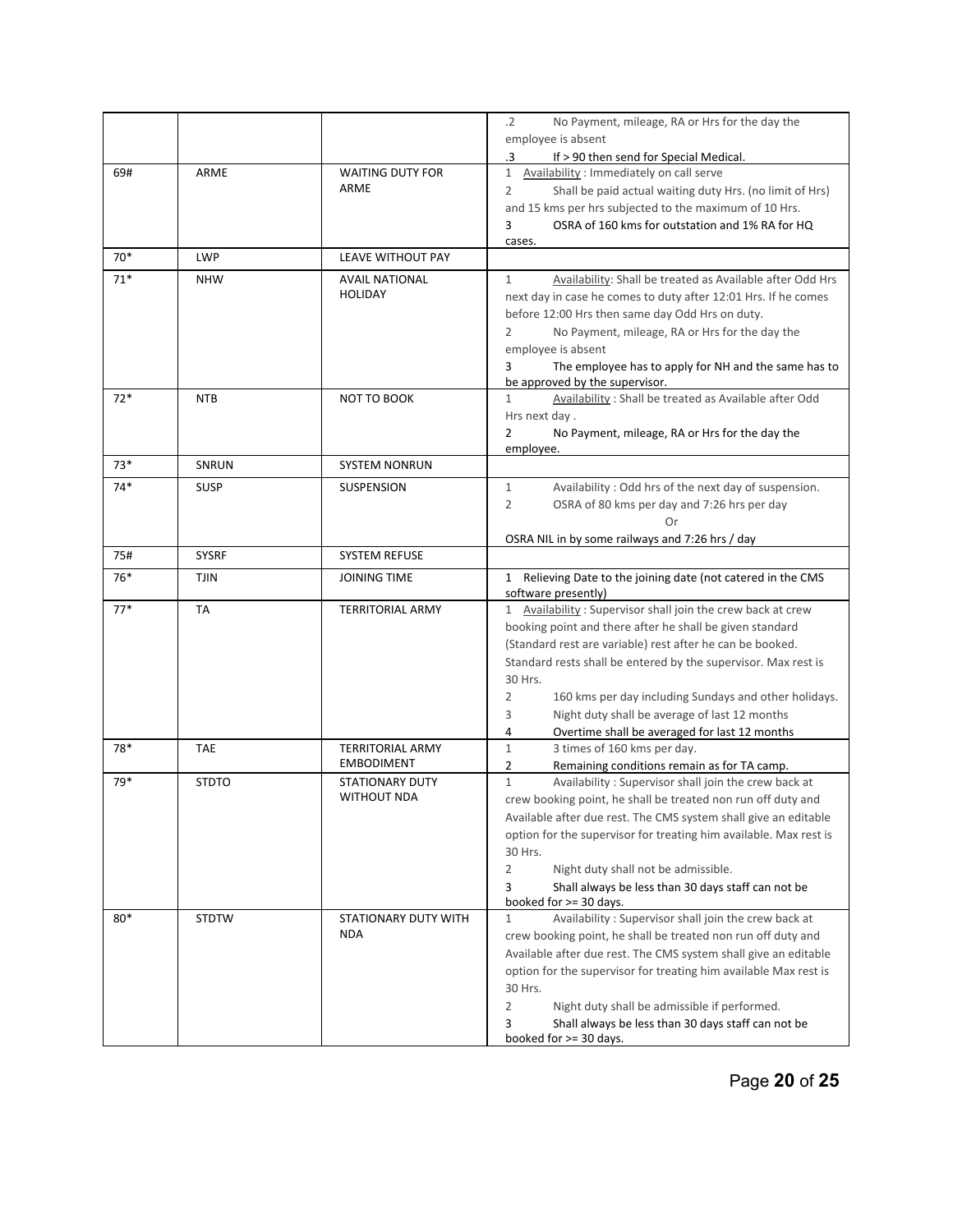| $81*$ | <b>CCL</b>  | <b>COMPENSATORY CASUAL</b> | Availability: Supervisor shall join the crew back at<br>$\mathbf{1}$ |
|-------|-------------|----------------------------|----------------------------------------------------------------------|
|       |             | LEAVE                      | crew booking point, he shall be treated non run off duty from        |
|       |             |                            | Odd Hrs and can be booked after 08:00 Hrs as Available after         |
|       |             |                            | Odd Hrs next day. (BRC divn it is 00:00 Hrs also some divn it        |
|       |             |                            |                                                                      |
|       |             |                            | may be 06:00 hrs). The CMS system shall give an editable             |
|       |             |                            | option the supervisor for treating him available from the, max       |
|       |             |                            | rest is 30 Hrs.                                                      |
|       |             |                            | 1.1.6.2 1% of basic pay and 7:26 Hrs per day of the leave            |
|       |             |                            | period.                                                              |
|       |             |                            | 1.1.6.3 Night duty shall not be admissible                           |
|       |             |                            | 1.1.6.4 Casual leave can not be > 10 days.                           |
|       |             |                            | 1.1.6.5 Compensatory leave can not be > 3 days.                      |
|       |             |                            | 1.1.6.6 Special Casual leave does not have a limit. If > 90 then     |
|       |             |                            | send for Special Medical.                                            |
| $82*$ | <b>CL</b>   | <b>CASUAL LEAVE</b>        | 1.1.6.1 Availability: Supervisor shall join the crew back at         |
|       |             |                            | crew booking point, he shall be treated non run off duty from        |
|       |             |                            | Odd Hrs and can be booked after 08:00 Hrs as Available after         |
|       |             |                            | Odd Hrs next day. (BRC divn it is 00:00 Hrs also some divn it        |
|       |             |                            | may be 06:00 hrs). The CMS system shall give an editable             |
|       |             |                            | option the supervisor for treating him available from the, max       |
|       |             |                            | rest is 30 Hrs.                                                      |
|       |             |                            |                                                                      |
|       |             |                            | 1.1.6.2 1% of basic pay and 7:26 Hrs per day of the leave            |
|       |             |                            | period.                                                              |
|       |             |                            | 1.1.6.3 Night duty shall not be admissible                           |
|       |             |                            | 1.1.6.4 Casual leave can not be > 10 days.                           |
|       |             |                            | 1.1.6.5 Compensatory leave can not be > 3 days.                      |
|       |             |                            | 1.1.6.6 Special Casual leave does not have a limit. If > 90 then     |
|       |             |                            | send for Special Medical.                                            |
| 83*   | IOD         | <b>INJURED ON DUTY</b>     | 1.1.11.1 Availability: Supervisor shall join the crew back at        |
|       |             |                            | crew booking point, he shall be treated non run off duty and         |
|       |             |                            | Available at odd Hrs for AN and 12:00 hrs for BN. AN/BN shall        |
|       |             |                            | be as per the medical memo. The CMS system shall give an             |
|       |             |                            | editable option for the supervisor for treating him available        |
|       |             |                            | from the, max rest is 30 Hrs.                                        |
|       |             |                            | 1.1.11.2 1% of basic pay and 7:26 Hrs per day of the leave           |
|       |             |                            | period. If reports to duty BN then no Running allowance credit       |
|       |             |                            | is there                                                             |
|       |             |                            | 1.1.11.3 Night duty shall not be admissible                          |
| 84*   | LAP         | <b>LEAVE AVG PAY</b>       | Availability: Supervisor shall join the crew back at crew booking    |
|       |             |                            | point, he shall be treated non run off duty from Odd Hrs and         |
|       |             |                            | can be booked after 00:00 Hrs as Available after Odd Hrs next        |
|       |             |                            | day. The CMS system shall give an editable option for the            |
|       |             |                            | supervisor for treating him available from the, max rest is 30       |
|       |             |                            | Hrs.                                                                 |
|       |             |                            |                                                                      |
|       |             |                            | 1.1.7.2 1% of basic pay and 7:26 Hrs per day of the leave            |
|       |             |                            | period. If reports to duty BN then no Non Running allowance          |
|       |             |                            | credit is there. Only if the employee joins in AN then RA etc is     |
|       |             |                            | admissible                                                           |
|       |             |                            | 1.1.7.3 Night duty shall not be admissible                           |
|       |             |                            | 1.1.7.4 If > 90 then send for Special Medical.                       |
|       |             |                            | 1.1.7.5 Maternity leave $\lt$ = 120 days always.                     |
|       |             |                            | 1.1.7.6 Paternity leave $\lt$ = 15 days always.                      |
| 85*   | <b>LHAP</b> | LEAVE HALF PAY             | 1.1.11.1 Availability: Supervisor shall join the crew back at        |
|       |             |                            | crew booking point, he shall be treated non run off duty and         |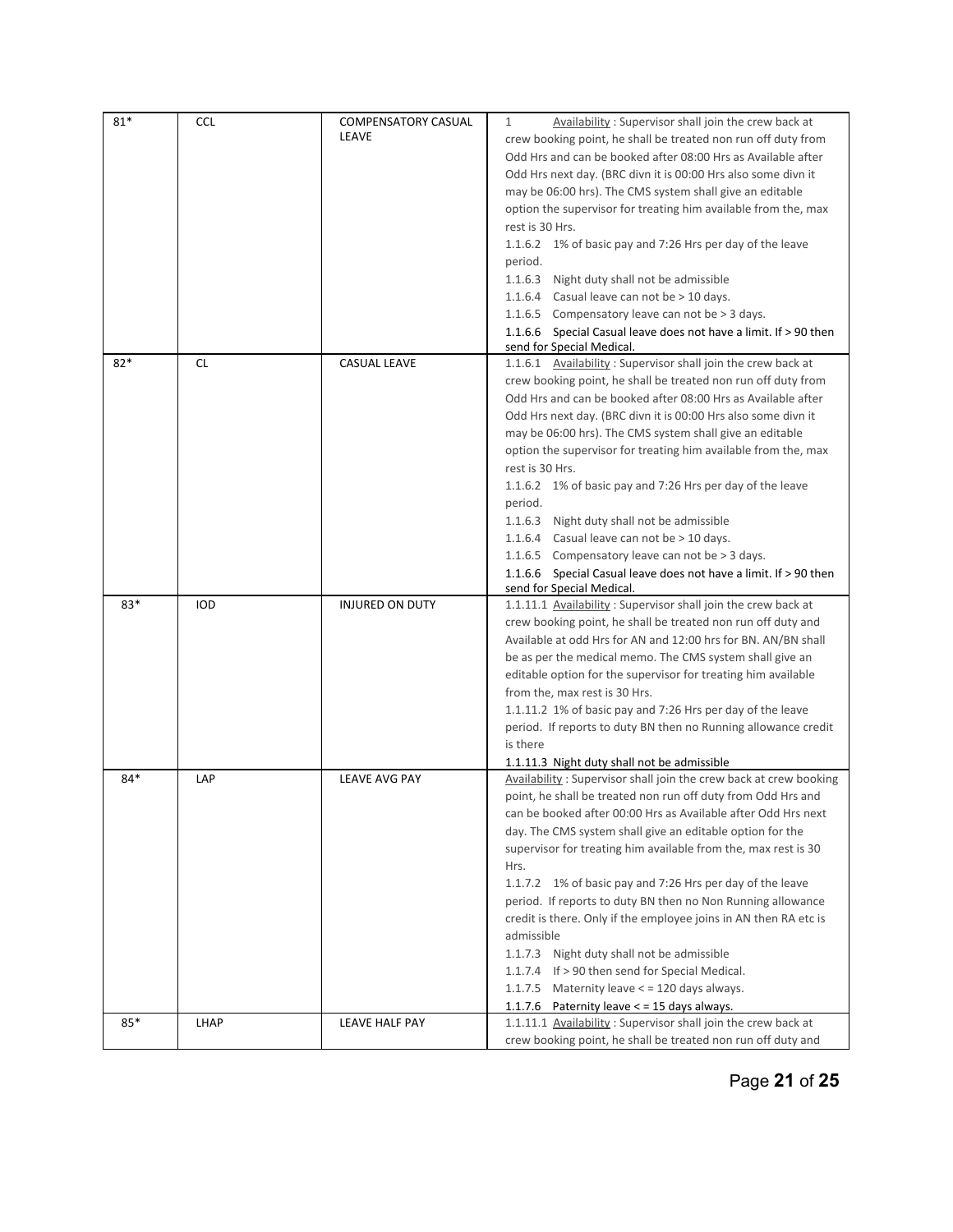|       |              |                        | Available at odd Hrs for AN and 12:00 hrs for BN. AN/BN shall     |
|-------|--------------|------------------------|-------------------------------------------------------------------|
|       |              |                        | be as per the medical memo. The CMS system shall give an          |
|       |              |                        | editable option for the supervisor for treating him available     |
|       |              |                        |                                                                   |
|       |              |                        | from the, max rest is 30 Hrs.                                     |
|       |              |                        | 1.1.11.2 1% of basic pay and 7:26 Hrs per day of the leave        |
|       |              |                        | period. If reports to duty BN then no Running allowance credit    |
|       |              |                        | is there                                                          |
|       |              |                        | 1.1.11.3 Night duty shall not be admissible                       |
| 86*   | <b>MNTL</b>  | <b>MATERNITY LEAVE</b> | Availability: Supervisor shall join the crew back at crew booking |
|       |              |                        | point, he shall be treated non run off duty from Odd Hrs and      |
|       |              |                        | can be booked after 00:00 Hrs as Available after Odd Hrs next     |
|       |              |                        | day. The CMS system shall give an editable option for the         |
|       |              |                        | supervisor for treating him available from the, max rest is 30    |
|       |              |                        | Hrs.                                                              |
|       |              |                        | 1.1.7.2 1% of basic pay and 7:26 Hrs per day of the leave         |
|       |              |                        | period. If reports to duty BN then no Non Running allowance       |
|       |              |                        | credit is there. Only if the employee joins in AN then RA etc is  |
|       |              |                        | admissible                                                        |
|       |              |                        | 1.1.7.3 Night duty shall not be admissible                        |
|       |              |                        | 1.1.7.4 If > 90 then send for Special Medical.                    |
|       |              |                        | 1.1.7.5 Maternity leave $\lt$ = 120 days always.                  |
|       |              |                        | 1.1.7.6 Paternity leave $\lt$ = 15 days always.                   |
| $87*$ | <b>PNTL</b>  | PATERNITY LEAVE        | Availability: Supervisor shall join the crew back at crew booking |
|       |              |                        | point, he shall be treated non run off duty from Odd Hrs and      |
|       |              |                        | can be booked after 00:00 Hrs as Available after Odd Hrs next     |
|       |              |                        | day. The CMS system shall give an editable option for the         |
|       |              |                        | supervisor for treating him available from the, max rest is 30    |
|       |              |                        | Hrs.                                                              |
|       |              |                        | 1.1.7.2 1% of basic pay and 7:26 Hrs per day of the leave         |
|       |              |                        | period. If reports to duty BN then no Non Running allowance       |
|       |              |                        | credit is there. Only if the employee joins in AN then RA etc is  |
|       |              |                        | admissible                                                        |
|       |              |                        | 1.1.7.3 Night duty shall not be admissible                        |
|       |              |                        | 1.1.7.4 If > 90 then send for Special Medical.                    |
|       |              |                        | [Special Medial is done as per requirement of the                 |
|       |              |                        | administration like                                               |
|       |              |                        | Employee is absent, on any type of leave for > 90 days.<br>i.     |
|       |              |                        |                                                                   |
|       |              |                        | This can be further treated as PME. The PME done date / due       |
|       |              |                        | date shall get updated due to this.]                              |
|       |              |                        | 1.1.7.5 Maternity leave $\lt$ = 120 days always.                  |
|       |              |                        | 1.1.7.6 Paternity leave < = 15 days always.                       |
| 88*   | <b>PSICK</b> | <b>PME SICK</b>        | 1.1.11.1 Availability: Supervisor shall join the crew back at     |
|       |              |                        | crew booking point, he shall be treated non run off duty and      |
|       |              |                        | Available at odd Hrs for AN and 12:00 hrs for BN. AN/BN shall     |
|       |              |                        | be as per the medical memo. The CMS system shall give an          |
|       |              |                        | editable option for the supervisor for treating him available     |
|       |              |                        | from the, max rest is 30 Hrs.                                     |
|       |              |                        | 1.1.11.2 1% of basic pay and 7:26 Hrs per day of the leave        |
|       |              |                        | period. If reports to duty BN then no Running allowance credit    |
|       |              |                        | is there                                                          |
|       |              |                        | 1.1.11.3 Night duty shall not be admissible                       |
| 89*   | <b>SCL</b>   | SPECIAL CAUSAL LEAVE   | 1.1.6.1 Availability: Supervisor shall join the crew back at      |
|       |              |                        | crew booking point, he shall be treated non run off duty from     |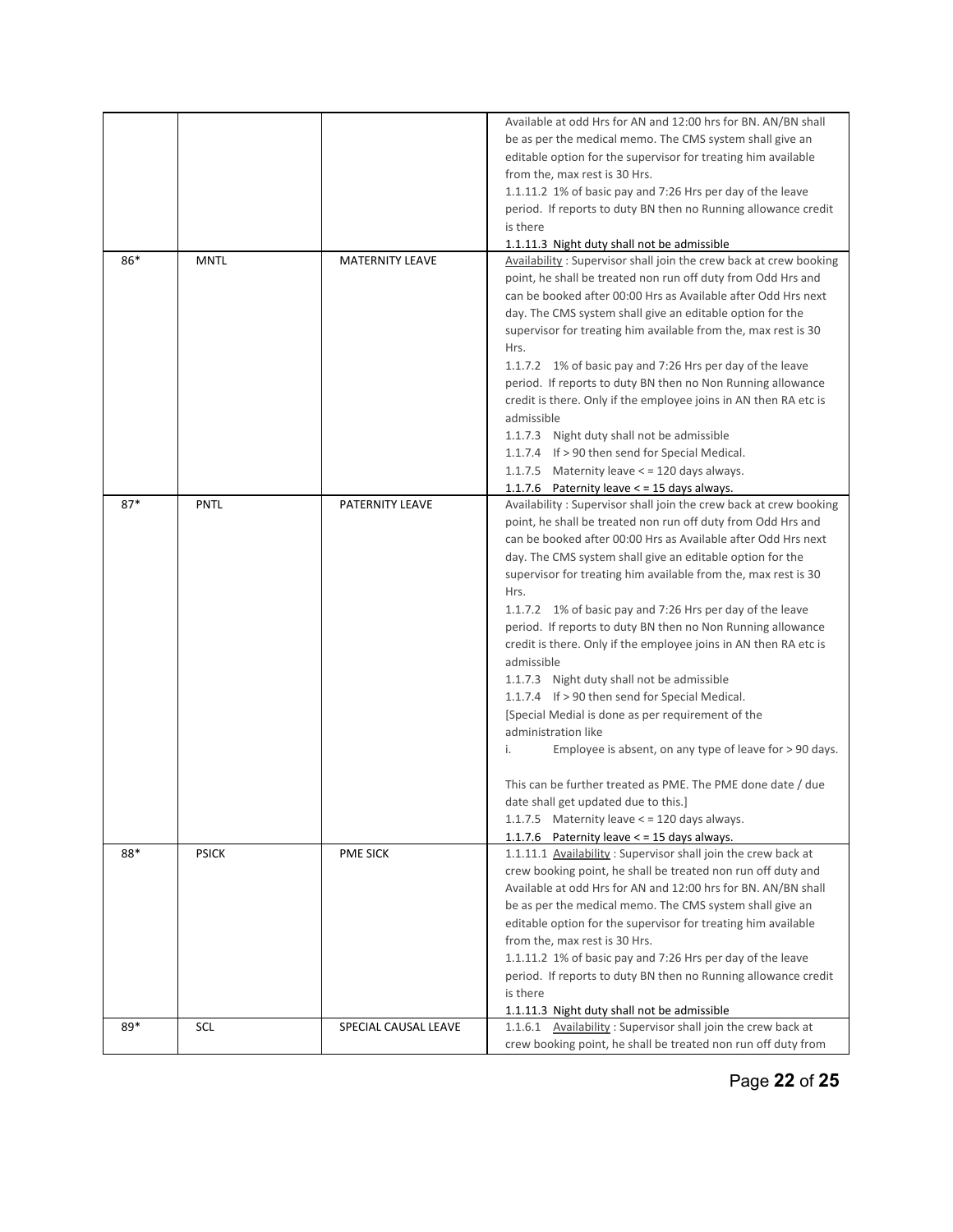|       |              |                           | Odd Hrs and can be booked after 08:00 Hrs as Available after<br>Odd Hrs next day. (BRC divn it is 00:00 Hrs also some divn it<br>may be 06:00 hrs). The CMS system shall give an editable<br>option the supervisor for treating him available from the, max<br>rest is 30 Hrs.<br>1.1.6.2 1% of basic pay and 7:26 Hrs per day of the leave<br>period.<br>Night duty shall not be admissible<br>1.1.6.3<br>Casual leave can not be > 10 days.<br>1.1.6.4<br>Compensatory leave can not be > 3 days.<br>1.1.6.5<br>Special Casual leave does not have a limit. If > 90 then<br>1.1.6.6<br>send for Special Medical. |
|-------|--------------|---------------------------|--------------------------------------------------------------------------------------------------------------------------------------------------------------------------------------------------------------------------------------------------------------------------------------------------------------------------------------------------------------------------------------------------------------------------------------------------------------------------------------------------------------------------------------------------------------------------------------------------------------------|
| $90*$ | <b>SL</b>    | <b>SICK LEAVE</b>         |                                                                                                                                                                                                                                                                                                                                                                                                                                                                                                                                                                                                                    |
| $91*$ | <b>SPPME</b> | <b>SPARE FOR PME</b>      |                                                                                                                                                                                                                                                                                                                                                                                                                                                                                                                                                                                                                    |
| $92*$ | SPENQ        | <b>SPARE FOR ENQUIRY</b>  |                                                                                                                                                                                                                                                                                                                                                                                                                                                                                                                                                                                                                    |
| $93*$ | <b>SPTRN</b> | <b>SPARE FOR TRAINING</b> |                                                                                                                                                                                                                                                                                                                                                                                                                                                                                                                                                                                                                    |
| $94*$ | <b>CHCL</b>  | <b>CHILD CARE LEAVE</b>   |                                                                                                                                                                                                                                                                                                                                                                                                                                                                                                                                                                                                                    |

#### **16) Crew Movement Details-**

This is required when crew selects manual sign off as Crew does not want or can not complete details of his set working e.g.

- Additional set worked
- Set worked partially

On selecting a crew id for which manual movement is to be filled, all the services of his set is displayed. The information displayed consist of following fields:

- a. Set No
- b. Train Type
- c. Train No
- d. Sign on Sttn
- e. Dept. Time
- f. Sign On Time
- g. Sign off Sttn
- h. Arrival Time
- i. Sign Off Time
- j. Route No
- k. Duty Type
- l. Rest Hrs
- m. Run. Room
- n. Remarks

CC can

- Edit the working details of the set
- Delete complete services of his set that he didn't perform
- Add a full set to his working on which he did duty
- Add part set, if he didn't work on complete set

 **The crew should have signed on for a valid train journey of a set number and has performed part of the journey.**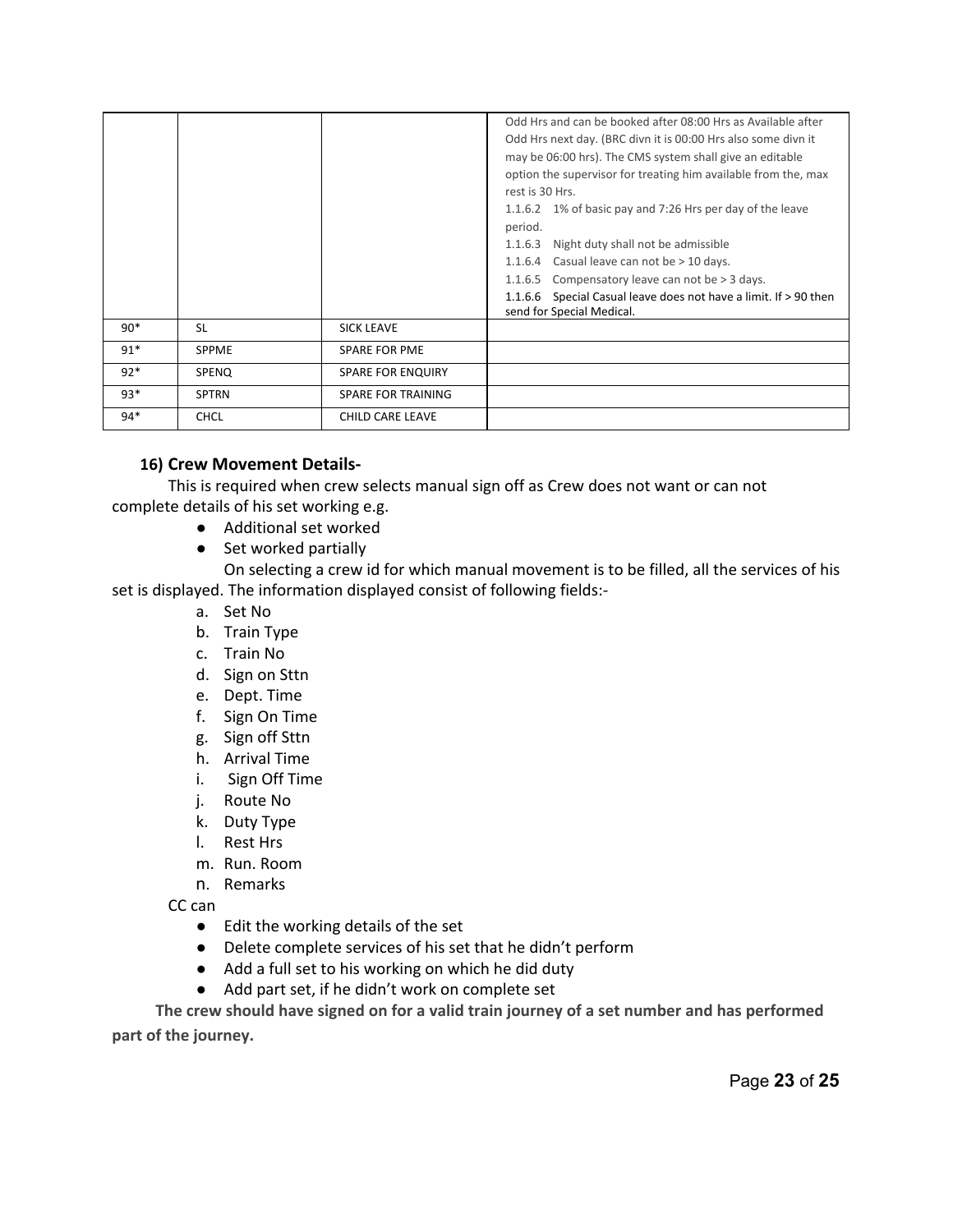17) CREW BIODATA- All the details of the crew will be captured in Crew Biodata Form.

Crew Controller will do the entry of New Crew through Crew Bio Data form. He can view the details and edit the details of the crew. This shall be possible through screens one containing the basic crew information, and the other containing Other Particulars. Below are mentioned some of the basic functions performed through Bio Data:

- a. Entry of Crew details like -ID No, PF no, Name, Gender, Father, Designation, Pay Band, Grade etc.
- b. Entry of Learning Road (Not applicable to suburban)
- c. Entry of Test and Training
- d. Entry of Loco Competency (Not applicable to suburban)
- e. Yard Learning (Not applicable to suburban)
- f. Others like Blood Group, Vision, Marital Status, Dependents, Identity Mark etc. Bio data structure has been kept same as rest of CMS for uniformity.
- **18) CIRCULARS** Reading of circular will not be a mandatory condition for Sign ON. (facility to read the circular on KIOSK will be there.
- **19) CREW SELF SERVICE** On logging in at the Kiosk, crew can check his important personal details like:
	- **a)** Cumulative Kms and Hours
	- **b)** Last Duty and rest
	- **c)** Due dates of different trainings.
- **20) TEMPORARY TRANSFER** Guards of Suburban can be transferred to Main Line for IR working. This will be done through temporary transfer form. Once the crew is transferred to main line, it'll stop appearing in suburban module and once back, it'll stop appearing in CMS Module.

Division Configuration Console will provide the option of selecting type of crew which are to appear in Suburban Module. All the designations will be listed on one side with checkboxes. There will be further dropdown list for each designation listing all the crew id and checkboxes in front of them. Provision for selecting particular crew will thus be provided.

- **21)** 'Base Set' will be renamed as 'Proper Set' throughout the application.
- **22) Sign On Duration Form** A configuration form for the duration till which a crew can sign on has been prepared. It is freezed 0 mins only as none of the railways has desired to keep duration for signing on.
- 23) **Suburban Training Selection** A new form to be provided at Division Configuration Console. It will list all the trainings. Division will have the option to select the required trainings for booking crew in suburban. By default, all trainings will be checked. List of trainings :